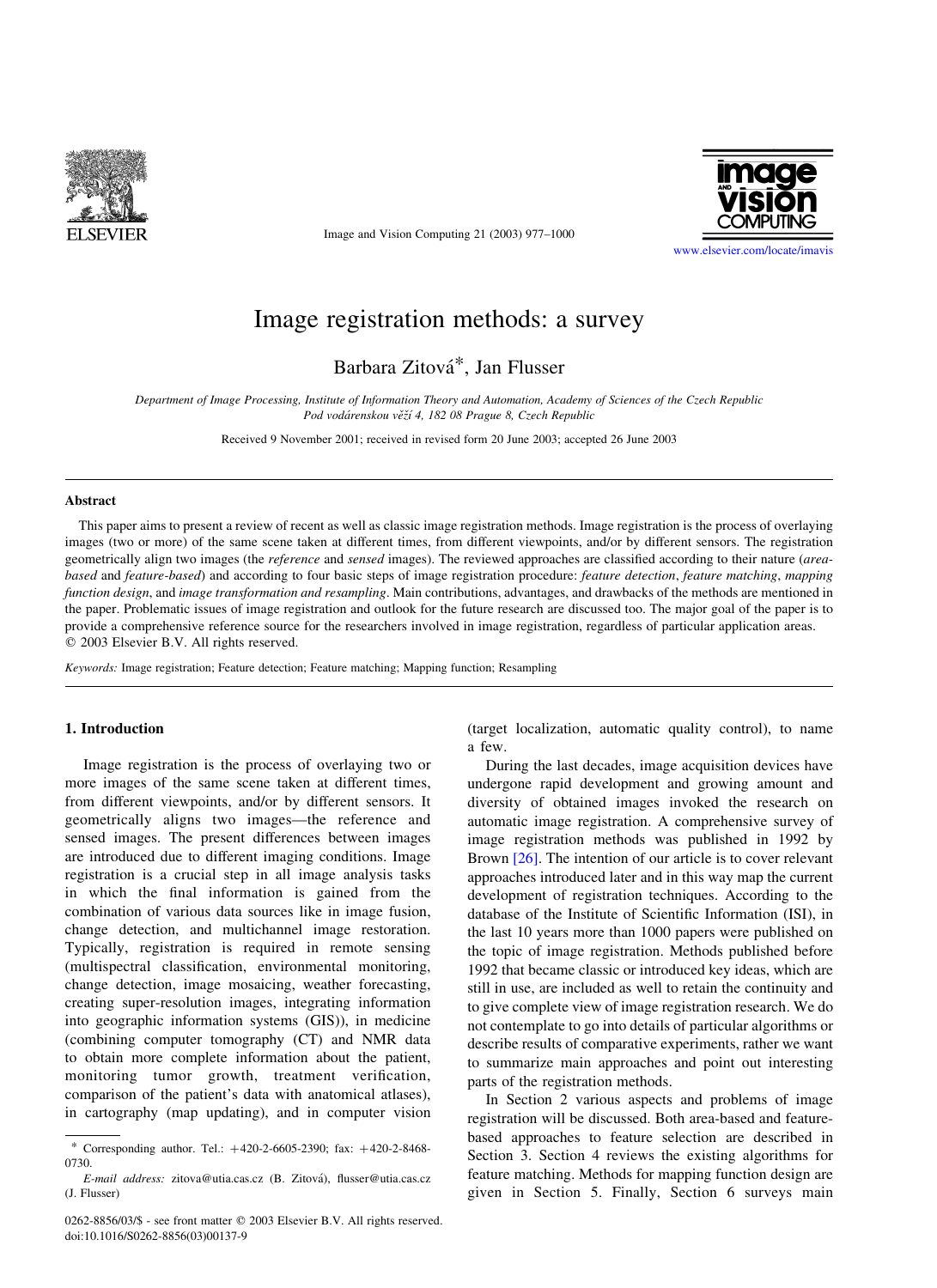techniques for image transformation and resampling. Evaluation of the image registration accuracy is covered in Section 7. Section 8 concludes main trends in the research on registration methods and offers the outlook for the future.

# 2. Image registration methodology

Image registration, as it was mentioned above, is widely used in remote sensing, medical imaging, computer vision etc. In general, its applications can be divided into four main groups according to the manner of the image acquisition:

Different viewpoints (multiview analysis). Images of the same scene are acquired from different viewpoints. The aim is to gain larger a 2D view or a 3D representation of the scanned scene.

Examples of applications: Remote sensing—mosaicing of images of the surveyed area. Computer vision—shape recovery (shape from stereo).

Different times (multitemporal analysis). Images of the same scene are acquired at different times, often on regular basis, and possibly under different conditions. The aim is to find and evaluate changes in the scene which appeared between the consecutive image acquisitions.

Examples of applications: Remote sensing—monitoring of global land usage, landscape planning. Computer vision—automatic change detection for security monitoring, motion tracking. Medical imaging—monitoring of the healing therapy, monitoring of the tumor evolution.

Different sensors (multimodal analysis). Images of the same scene are acquired by different sensors. The aim is to integrate the information obtained from different source streams to gain more complex and detailed scene representation.

Examples of applications: Remote sensing—fusion of information from sensors with different characteristics like panchromatic images, offering better spatial resolution, color/multispectral images with better spectral resolution, or radar images independent of cloud cover and solar illumination. Medical imaging—combination of sensors recording the anatomical body structure like magnetic resonance image (MRI), ultrasound or CT with sensors monitoring functional and metabolic body activities like positron emission tomography (PET), single photon emission computed tomography (SPECT) or magnetic resonance spectroscopy (MRS). Results can be applied, for instance, in radiotherapy and nuclear medicine.

Scene to model registration. Images of a scene and a model of the scene are registered. The model can be a computer representation of the scene, for instance maps or digital elevation models (DEM) in GIS, another scene with similar content (another patient), 'average' specimen, etc. The aim is to localize the acquired image in the scene/model and/or to compare them.

Examples of applications: Remote sensing—registration of aerial or satellite data into maps or other GIS layers.

Computer vision—target template matching with real-time images, automatic quality inspection. Medical imaging comparison of the patient's image with digital anatomical atlases, specimen classification.

Due to the diversity of images to be registered and due to various types of degradations it is impossible to design a universal method applicable to all registration tasks. Every method should take into account not only the assumed type of geometric deformation between the images but also radiometric deformations and noise corruption, required registration accuracy and application-dependent data characteristics.

Nevertheless, the majority of the registration methods consists of the following four steps (see [Fig. 1](#page-2-0)):

- Feature detection. Salient and distinctive objects (closed-boundary regions, edges, contours, line intersections, corners, etc.) are manually or, preferably, automatically detected. For further processing, these features can be represented by their point representatives (centers of gravity, line endings, distinctive points), which are called control points (CPs) in the literature.
- Feature matching. In this step, the correspondence between the features detected in the sensed image and those detected in the reference image is established. Various feature descriptors and similarity measures along with spatial relationships among the features are used for that purpose.
- † Transform model estimation. The type and parameters of the so-called mapping functions, aligning the sensed image with the reference image, are estimated. The parameters of the mapping functions are computed by means of the established feature correspondence.
- Image resampling and transformation. The sensed image is transformed by means of the mapping functions. Image values in non-integer coordinates are computed by the appropriate interpolation technique.

The implementation of each registration step has its typical problems. First, we have to decide what kind of features is appropriate for the given task. The features should be distinctive objects, which are frequently spread over the images and which are easily detectable. Usually, the physical interpretability of the features is demanded. The detected feature sets in the reference and sensed images must have enough common elements, even in situations when the images do not cover exactly the same scene or when there are object occlusions or other unexpected changes. The detection methods should have good localization accuracy and should not be sensitive to the assumed image degradation. In an ideal case, the algorithm should be able to detect the same features in all projections of the scene regardless of the particular image deformation.

In the feature matching step, problems caused by an incorrect feature detection or by image degradations can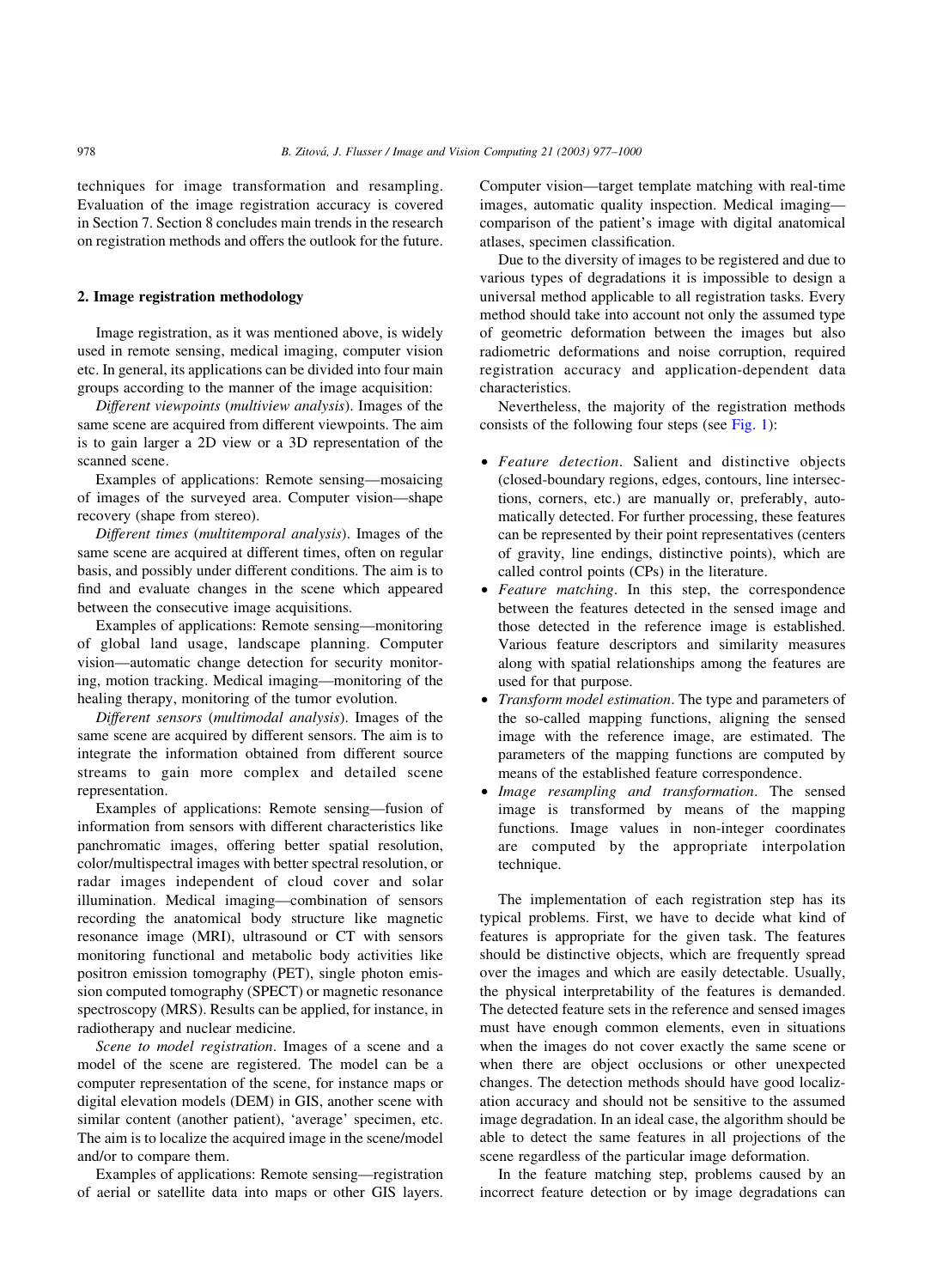<span id="page-2-0"></span>

Fig. 1. Four steps of image registration: top row—feature detection (corners were used as the features in this case). Middle row—feature matching by invariant descriptors (the corresponding pairs are marked by numbers). Bottom left—transform model estimation exploiting the established correspondence. Bottom right—image resampling and transformation using appropriate interpolation technique.

arise. Physically corresponding features can be dissimilar due to the different imaging conditions and/or due to the different spectral sensitivity of the sensors. The choice of the feature description and similarity measure has to consider these factors. The feature descriptors should be invariant to the assumed degradations. Simultaneously, they have to be discriminable enough to be able to distinguish among different features as well as sufficiently stable so as not to be influenced by slight unexpected feature variations and noise. The matching algorithm in the space of invariants should be robust and efficient. Single features without corresponding counterparts in the other image should not affect its performance.

The type of the mapping functions should be chosen according to the a priori known information

about the acquisition process and expected image degradations. If no a priori information is available, the model should be flexible and general enough to handle all possible degradations which might appear. The accuracy of the feature detection method, the reliability of feature correspondence estimation, and the acceptable approximation error need to be considered too. Moreover, the decision about which differences between images have to be removed by registration has to be done. It is desirable not to remove the differences we are searching for if the aim is a change detection. This issue is very important and extremely difficult.

Finally, the choice of the appropriate type of resampling technique depends on the trade-off between the demanded accuracy of the interpolation and the computational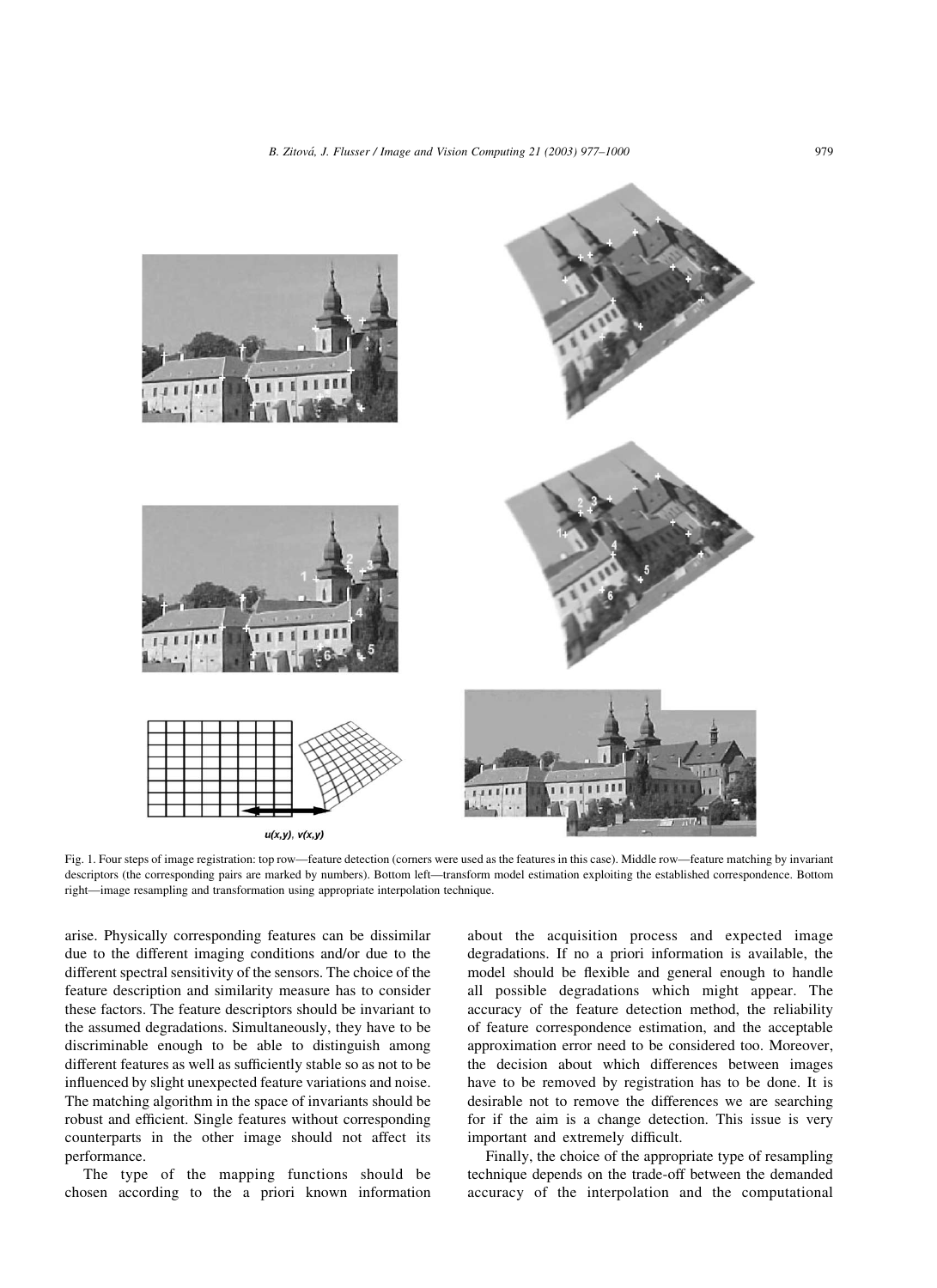complexity. The nearest-neighbor or bilinear interpolation are sufficient in most cases; however, some applications require more precise methods.

Because of its importance in various application areas as well as because of its complicated nature, image registration has been the topic of much recent research. The historically first survey paper [\[64\]](#page-20-0) covers mainly the methods based on image correlation. Probably the most exhaustive review of the general-purpose image registration methods is in Ref. [\[26\]](#page-19-0). Registration techniques applied particularly in medical imaging are summarized in Refs. [\[86,111,123,195\]](#page-20-0). In Ref. [\[9\]](#page-18-0) the surface based registration methods in medical imaging are reviewed. Volume-based registration is reviewed in Ref. [\[40\]](#page-19-0). The registration methods applied mainly in remote sensing are described and evaluated in [\[59,](#page-20-0) [81,106\]](#page-20-0). Big evaluation project of different registration methods was run in Vanderbilt university [\[206\].](#page-23-0)

Registration methods can be categorized with respect to various criteria. The ones usually used are the application area, dimensionality of data, type and complexity of assumed image deformations, computational cost, and the essential ideas of the registration algorithm. Here, the classification according to the essential ideas is chosen, considering the decomposition of the registration into the described four steps. The techniques exceeding this fourstep framework are covered according to their major contribution.

## 3. Feature detection

Formerly, the features were objects manually selected by an expert. During an automation of this registration step, two main approaches to feature understanding have been formed.

# 3.1. Area-based methods

Area-based methods put emphasis rather on the feature matching step than on their detection. No features are detected in these approaches so the first step of image registration is omitted. The methods belonging to this class will be covered in sections corresponding to the other registration steps.

## 3.2. Feature-based methods

The second approach is based on the extraction of salient structures–features—in the images. Significant regions (forests, lakes, fields), lines (region boundaries, coastlines, roads, rivers) or points (region corners, line intersections, points on curves with high curvature) are understood as features here. They should be distinct, spread all over the image and efficiently detectable in both images. They are expected to be stable in time to stay at fixed positions during the whole experiment.

The comparability of feature sets in the sensed and reference images is assured by the invariance and accuracy of the feature detector and by the overlap criterion. In other words, the number of common elements of the detected sets of features should be sufficiently high, regardless of the change of image geometry, radiometric conditions, presence of additive noise, and of changes in the scanned scene. The 'remarkableness' of the features is implied by their definition. In contrast to the area-based methods, the feature-based ones do not work directly with image intensity values. The features represent information on higher level. This property makes feature-based methods suitable for situations when illumination changes are expected or multisensor analysis is demanded.

Region features. The region-like features can be the projections of general high contrast closed-boundary regions of an appropriate size [\[54,72\]](#page-19-0), water reservoirs, and lakes [\[71,88\]](#page-20-0), buildings [\[92\]](#page-20-0), forests [\[165\]](#page-22-0), urban areas [\[161\]](#page-22-0) or shadows  $[24]$ . The general criterion of closedboundary regions is prevalent. The regions are often represented by their centers of gravity, which are invariant with respect to rotation, scaling, and skewing and stable under random noise and gray level variation.

Region features are detected by means of segmentation methods [\[137\]](#page-21-0). The accuracy of the segmentation can significantly influence the resulting registration. Goshtasby et al. [\[72\]](#page-20-0) proposed a refinement of the segmentation process to improve the registration quality. The segmentation of the image was done iteratively together with the registration; in every iteration, the rough estimation of the object correspondence was used to tune the segmentation parameters. They claimed the subpixel accuracy of registration could be achieved.

Recently, selection of region features invariant with respect to change of scale caught attention. Alhichri and Kamel [\[2\]](#page-18-0) proposed the idea of virtual circles, using distance transform. Affinely invariant neighborhoods were described in [\[194\]](#page-23-0), based on Harris corner detector [\[135\]](#page-21-0) and edges (curved or straight) going through detected corners. Different approach to this problem using Maximally Stable Extremal Regions based on homogeneity of image intensities was presented by Matas et al. [\[127\].](#page-21-0)

Line features. The line features can be the representations of general line segments [\[92,132,205\],](#page-20-0) object contours [\[36,](#page-19-0) [74,112\]](#page-19-0), coastal lines, [\[124,168\],](#page-21-0) roads [\[114\]](#page-21-0) or elongated anatomic structures [\[202\]](#page-23-0) in medical imaging. Line correspondence is usually expressed by pairs of line ends or middle points.

Standard edge detection methods, like Canny detector [\[28\]](#page-19-0) or a detector based on the Laplacian of Gaussian [\[126\]](#page-21-0), are employed for the line feature detection. The survey of existing edge detection method together with their evaluation can be found in  $[222]$ . Li et al.  $[112]$  proposed to exploit the already detected features in the reference image (optical data) for the detection of lines in the sensed images (SAR images with speckle noise, which is a typical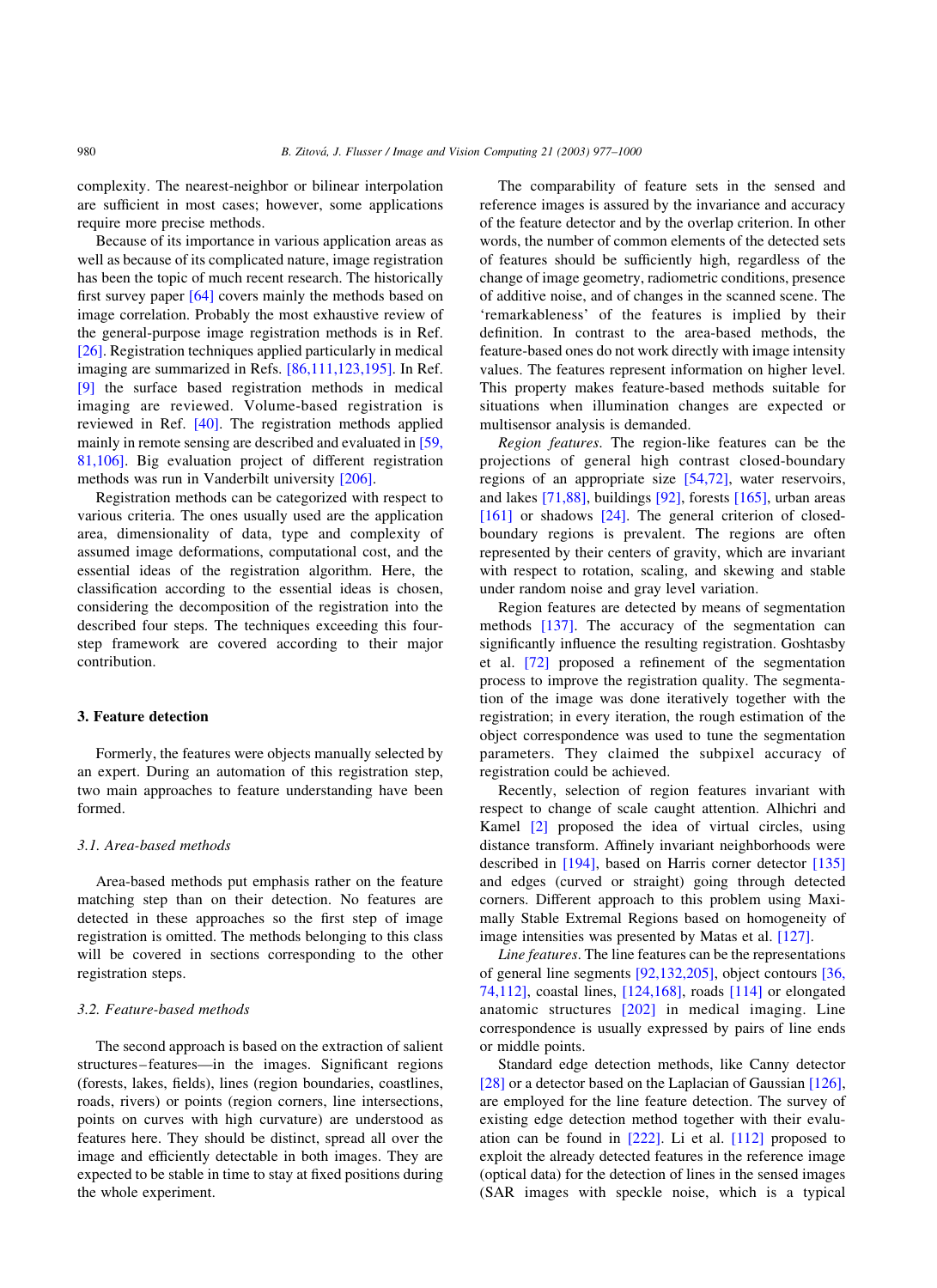degradation present in this type of data). They applied elastic contour extraction. The comparison of different operators for the feature edge detection and the ridge detection in multimodal medical images is presented by Maintz et al. [\[121,122\]](#page-21-0).

Point features. The point features group consists of methods working with line intersections [\[175,198\]](#page-22-0), road crossings [\[79,161\]](#page-20-0), centroids of water regions, oil and gas pads [\[190\],](#page-23-0) high variance points [\[45\]](#page-19-0), local curvature discontinuities detected using the Gabor wavelets [\[125,](#page-21-0) [219\],](#page-21-0) inflection points of curves [\[3,11\],](#page-18-0) local extrema of wavelet transform [\[58,90\],](#page-20-0) the most distinctive points with respect to a specified measure of similarity [\[115\]](#page-21-0), and corners [\[20,92,204\]](#page-19-0).

The core algorithms of feature detectors in most cases follow the definitions of the 'point' as line intersection, centroid of closed-boundary region or local modulus maxima of the wavelet transform. Corners form specific class of features, because 'to-be-a-corner' property is hard to define mathematically (intuitively, corners are understood as points of high curvature on the region boundaries). Much effort has been spent in developing precise, robust, and fast method for corner detection. A survey of corner detectors can be found in Refs. [\[155,172,220\]](#page-22-0) and the most up-to-date and exhaustive in Ref. [\[156\].](#page-22-0) The latter also analyzes localization properties of the detectors. Corners are widely used as CPs mainly because of their invariance to imaging geometry and because they are well perceived by a human observer.

Kitchen and Rosenfeld [\[101\]](#page-21-0) proposed to exploit the second-order partial derivatives of the image function for corner detection. Dreschler and Nagel [\[43\]](#page-19-0) searched for the local extrema of the Gaussian curvature. However, corner detectors based on the second-order derivatives of the image function are sensitive to noise. Thus Förstner  $[62]$  developed a more robust, although time consuming, corner detector, which is based on the first-order derivatives only. The reputable Harris detector (also referred to as the Plessey detector) [\[135\]](#page-21-0) is in fact its inverse. The application of the Förstner detector is described in Ref. [\[107\]](#page-21-0), where it is used for the registration of dental implants images.

More intuitive approach was chosen by Smith and Brady [\[173\]](#page-22-0) in their robust SUSAN method. As the criterion they used the size of the area of the same color as that of the central pixel. Trajkovic and Hedley [\[192\]](#page-23-0) designed their operator using the idea that the change of the image intensity at the corners should be high in all directions. Recently, Zitová et al. [\[224\]](#page-23-0) proposed a parametric corner detector, which does not employ any derivatives and which was designed to handle blurred and noisy data. Rohr et al. designed corner detectors, even for 3D data, allowing user interaction [\[158\]](#page-22-0).

The number of detected points can be very high, which increases the computational time necessary for the registration. Several authors proposed methods for an efficient selection of a subset of points (better than random) which

does not degrade the quality of the resulting registration. Goshtasby [\[71\]](#page-20-0) used only points belonging to a convex hull of the whole set. Lavine  $[104]$  proposed to use points forming the minimum spanning trees of sets. Ehlers [\[45\]](#page-19-0) merged points into 'clumps'—large dense clusters.

# 3.3. Summary

To summarize, the use of feature-based methods is recommended if the images contain enough distinctive and easily detectable objects. This is usually the case of applications in remote sensing and computer vision. The typical images contain a lot of details (towns, rivers, roads, forests, room facilities, etc). On the other hand, medical images are not so rich in such details and thus area-based methods are usually employed here. Sometimes, the lack of distinctive objects in medical images is solved by the interactive selection done by an expert or by introducing extrinsic features, rigidly positioned with respect to the patient (skin markers, screw markers, dental adapters, etc.) [\[123\]](#page-21-0). The applicability of area-based and feature-based methods for images with various contrast and sharpness is analyzed in Ref. [\[151\]](#page-22-0). Recently, registration methods using simultaneously both area-based and feature-based approaches have started to appear  $[85]$ .

# 4. Feature matching

The detected features in the reference and sensed images can be matched by means of the image intensity values in their close neighborhoods, the feature spatial distribution, or the feature symbolic description. Some methods, while looking for the feature correspondence, simultaneously estimate the parameters of mapping functions and thus merge the second and third registration steps.

In the following paragraphs, the two major categories (area-based and feature-based methods, respectively), are retained and further classified into subcategories according to the basic ideas of the matching methods.

# 4.1. Area-based methods

Area-based methods, sometimes called correlation-like methods or template matching [\[59\]](#page-20-0) merge the feature detection step with the matching part. These methods deal with the images without attempting to detect salient objects. Windows of predefined size or even entire images are used for the correspondence estimation during the second registration step, [\[4,12,145\]](#page-18-0).

The limitations of the area-based methods originate in their basic idea. Firstly, the rectangular window, which is most often used, suits the registration of images which locally differ only by a translation. If images are deformed by more complex transformations, this type of the window is not able to cover the same parts of the scene in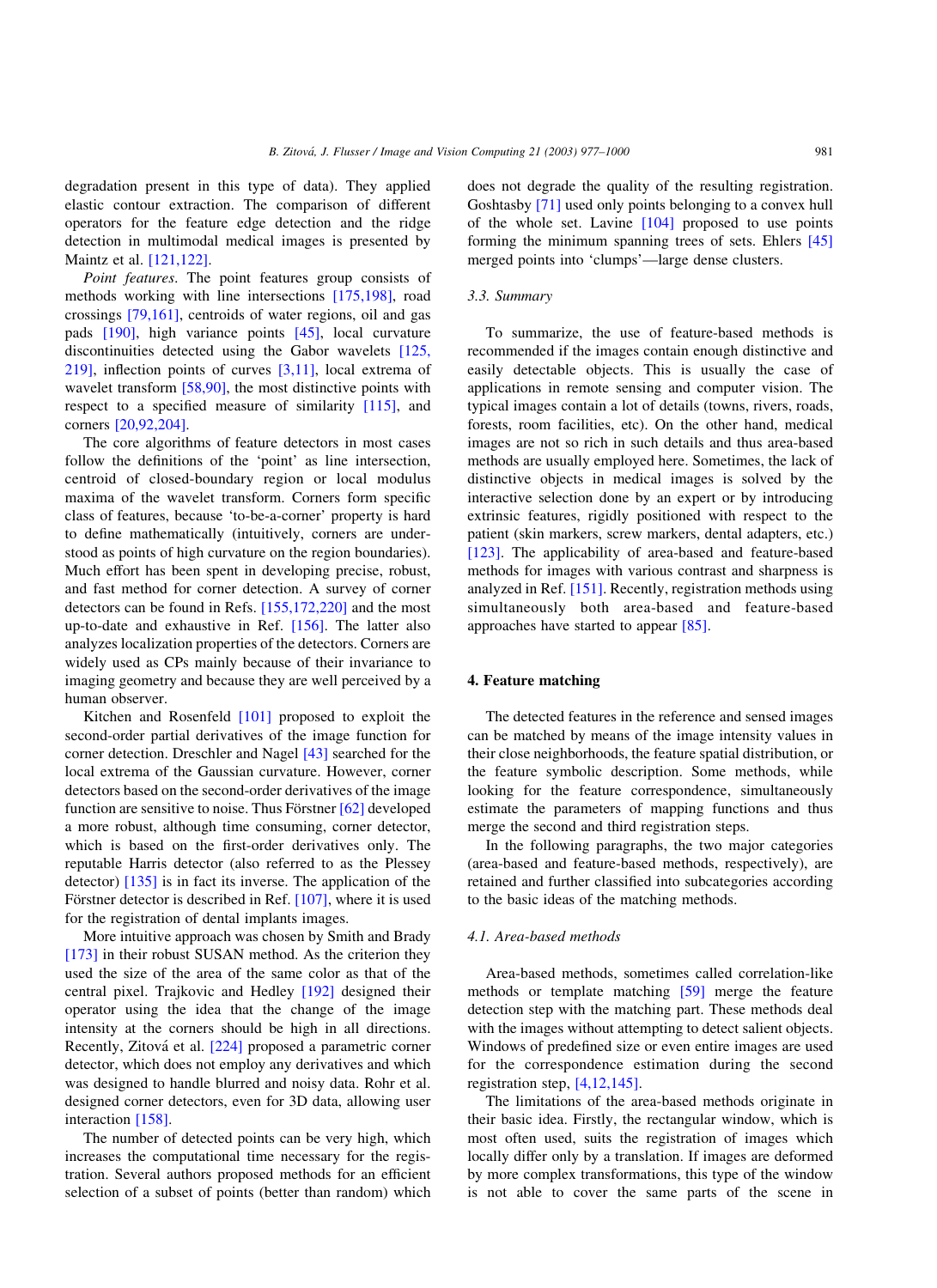the reference and sensed images (the rectangle can be transformed to some other shape). Several authors proposed to use circular shape of the window for mutually rotated images. However, the comparability of such simple-shaped windows is violated too if more complicated geometric deformations (similarity, perspective transforms, etc.) are present between images.

Another disadvantage of the area-based methods refers to the 'remarkableness' of the window content. There is high probability that a window containing a smooth area without any prominent details will be matched incorrectly with other smooth areas in the reference image due to its non-saliency. The features for registration should be preferably detected in distinctive parts of the image. Windows, whose selection is often not based on their content evaluation, may not have this property.

Classical area-based methods like cross-correlation (CC) exploit for matching directly image intensities, without any structural analysis. Consequently, they are sensitive to the intensity changes, introduced for instance by noise, varying illumination, and/or by using different sensor types.

## 4.1.1. Correlation-like methods

The classical representative of the area-based methods is the normalized CC and its modifications [\[146\]](#page-22-0).

$$
CC(i,j) = \frac{\sum_{W}(W - E(W))(I_{(i,j)} - E(I_{(i,j)}))}{\sqrt{\sum_{W}(W - E(W))^{2}}\sqrt{\sum_{I_{(i,j)}}(I_{(i,j)} - E(I_{(i,j)}))^2}}
$$

This measure of similarity is computed for window pairs from the sensed and reference images and its maximum is searched. The window pairs for which the maximum is achieved are set as the corresponding ones (see [Fig. 2\)](#page-6-0). If the subpixel accuracy of the registration is demanded, the interpolation of the CC measure values needs to be used. Although the CC based registration can exactly align mutually translated images only, it can also be successfully applied when slight rotation and scaling are present.

There are generalized versions of CC for geometrically more deformed images. They compute the CC for each assumed geometric transformation of the sensed image window [\[83\]](#page-20-0) and are able to handle even more complicated geometric deformations than the translation-usually the similarity transform. Berthilsson [\[17\]](#page-19-0) tried to register in this manner even affinely deformed images and Simper [\[170\]](#page-22-0) proposed to use a divide and conquer system and the CC technique for registering images differing by perspective changes as well as changes due to the lens imperfections. The computational load, however, grows very fast with the increase of the transformation complexity. In case the images/objects to be registered are partially occluded the extended CC method based on increment sign correlation [\[98\]](#page-20-0) can be applied [\[99\].](#page-21-0)

Similar to the CC methods is the sequential similarity detection algorithm (SSDA) [\[12\]](#page-19-0). It uses the sequential search approach and a computationally simpler distance

measure than the CC. It accumulates the sum of absolute differences of the image intensity values (matrix  $l_1$ norm) and applies the threshold criterion—if the accumulated sum exceeds the given threshold, the candidate pair of windows from the reference and sensed images is rejected and the next pair is tested. The method is likely to be less accurate than the CC but it is faster. Sum of squared differences similarity measure was used in Ref. [\[211\]](#page-23-0) for iterative estimation of perspective deformation using piecewise affine estimates for image decomposed to small patches.

Recently big interest in the area of multimodal registration has been paid to the correlation ratio based methods. In opposite to classical CC, this similarity measure can handle intensity differences between images due to the usage of different sensors—multimodal images. It supposes that intensity dependence can be represented by some function. Comparison of this approach to several other algorithms developed for multimodal data can be found in Ref. [\[154\]](#page-22-0). In case of noisy images with certain characteristic (fixed-pattern noise), projection-based registration [\[27\]](#page-19-0), working with accumulated image rows and columns, respectively, outperforms classical CC.

Huttenlocher et al. [\[95\]](#page-20-0) proposed a method working with other type of similarity measure. They registered binary images (the output of an edge detector) transformed by translation or translation plus rotation, by means of the Hausdorff distance (HD). They compared the HD based algorithm with the CC. Especially on images with perturbed pixel locations, which are problematic for CC, HD outperforms the CC.

Two main drawbacks of the correlation-like methods are the flatness of the similarity measure maxima (due to the self-similarity of the images) and high computational complexity. The maximum can be sharpened by preprocessing or by using the edge or vector correlation. Pratt [\[145\]](#page-22-0) applied, prior to the registration, image filtering to improve the CC performance on noisy or highly correlated images. Van Wie [\[196\]](#page-23-0) and Anuta [\[6\]](#page-18-0) employed the edge-based correlation, which is computed on the edges extracted from the images rather than on the original images themselves. In this way, the method is less sensitive to intensity differences between the reference and sensed images, too. Extension of this approach, called vector-based correlation, computes the similarity measures using various representations of the window.

Despite the limitations mentioned above, the correlationlike registration methods are still often in use, particularly thanks to their easy hardware implementation, which makes them useful for real-time applications.

## 4.1.2. Fourier methods

If an acceleration of the computational speed is needed or if the images were acquired under varying conditions or they are corrupted by frequency-dependent noise, then Fourier methods are preferred rather than the correlationlike methods. They exploit the Fourier representation of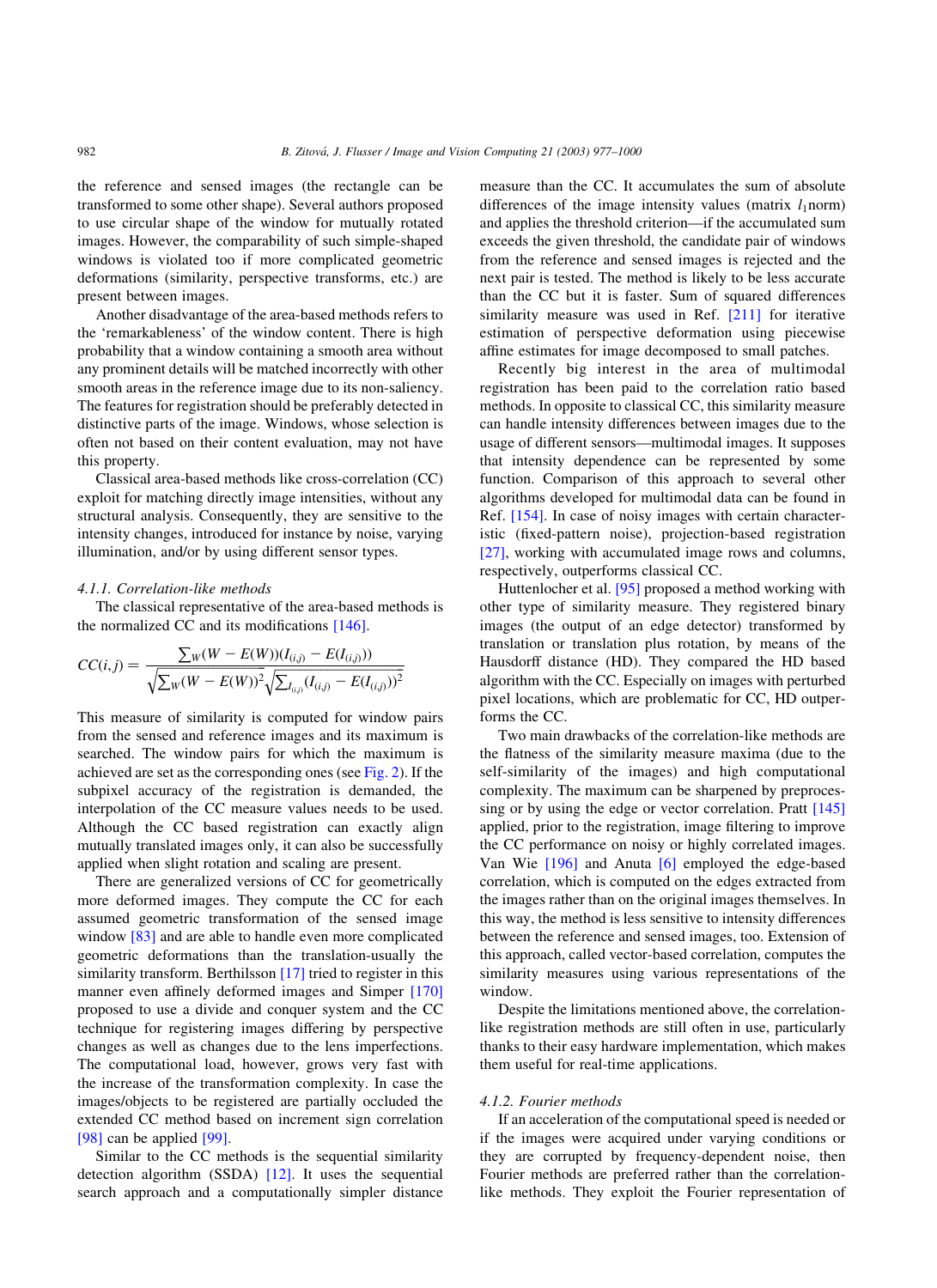<span id="page-6-0"></span>

Fig. 2. Area-based matching methods: registration of small template to the whole image using normalized cross-correlation (middle row) and phase correlation (bottom row). The maxima identify the matching positions. The template is of the same spectral band as the reference image (the graphs on the left depict redred channel matching) and of different spectral band (the graphs on the right demonstrate red-blue channel matching). In a general case the normalized crosscorrelation could fail in case of multimodal data.

the images in the frequency domain. The phase correlation method is based on the Fourier Shift Theorem [\[23\]](#page-19-0) and was originally proposed for the registration of translated images. It computes the cross-power spectrum of the sensed and reference images and looks for the location of the peak in its inverse (see Fig. 2).

$$
\frac{\mathscr{F}(f)\mathscr{F}(g)^*}{|\mathscr{F}(f)\mathscr{F}(g)^*|} = e^{2\pi i (ux_0+vy_0)}
$$

The method shows strong robustness against the correlated and frequency dependent noise and non-uniform, time varying illumination disturbances. The computational time savings are more significant if the images, which are to be registered, are large.

De Castro and Morandi [\[29\]](#page-19-0) introduced an extension of the phase correlation for additional rotation transform.

If the change of image scale is present too, the images can be registered using the combination of polar-log mapping of the spectral magnitude (which corresponds to Fourier–Mellin transform) and the phase correlation [\[31,](#page-19-0) [150\]](#page-19-0) or cepstrum filter [\[107\]](#page-21-0). The applications of the extended algorithm in remote sensing (SPOT images) and medical imaging (MR images) are described in Ref. [\[31\]](#page-19-0). The testing of the accuracy of the method in simulated conditions (registration of deformed and noisy images of ocular fundus) was performed with satisfying results [\[34\]](#page-19-0). Affinely distorted images were registered by means of phase correlation and log-polar mapping in Ref. [\[210\]](#page-23-0). Application of phase correlation in 3D is described in Ref. [\[119\]](#page-21-0). Another application exploiting the Fourier transform is described in Ref. [\[6\].](#page-18-0) The authors proposed to compute the correlation in frequency domain. This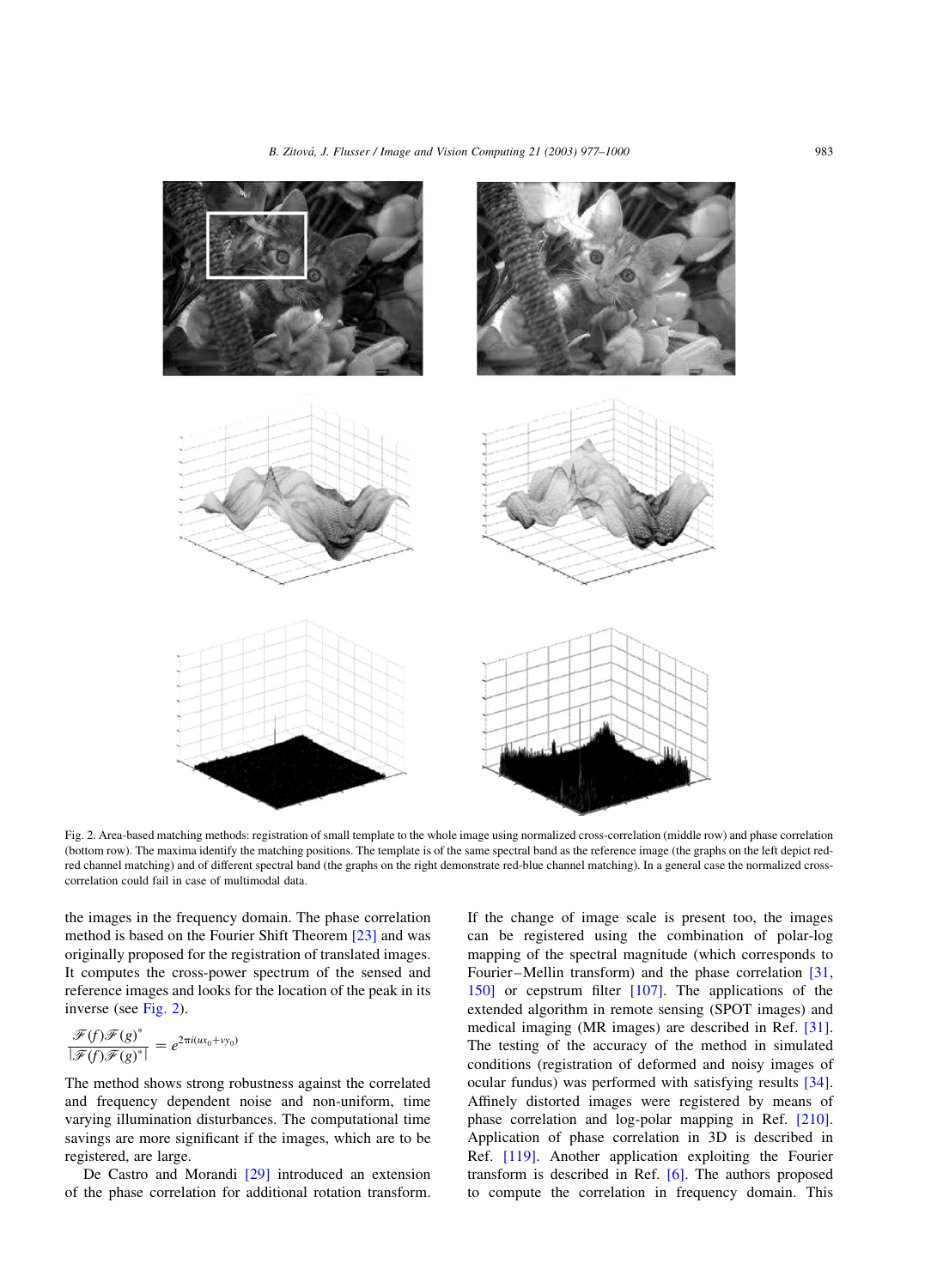method can handle multimodal images when applied to the edge representations instead of the original graylevel images. Extension of phase correlation to subpixel registration by means of the analytic expression of phase correlation on down sampled images was introduced by Foroosh et al. [\[61\].](#page-20-0)

## 4.1.3. Mutual information methods

The mutual information (MI) methods are the last group of the area-based methods to be reviewed here. They have appeared recently and represent the leading technique in multimodal registration. Registration of multimodal images is the difficult task, but often necessary to solve, especially in medical imaging. The comparison of anatomical and functional images of the patient's body can lead to a diagnosis, which would be impossible to gain otherwise. Remote sensing often makes use of the exploitation of more sensor types, too.

The MI, originating from the information theory, is a measure of statistical dependency between two data sets and it is particularly suitable for registration of images from

different modalities. MI between two random variables X and  $Y$  is given by

$$
MI(X, Y) = H(Y) - H(Y|X) = H(X) + H(Y) - H(X, Y),
$$

where  $H(X) = -E_X(\log(P(X)))$  represents entropy of random variable and  $P(X)$  is the probability distribution of X. The method is based on the maximization of MI (Fig. 3) Often the speed up of the registration is implemented, exploiting the coarse-to-fine resolution strategy (the pyramidal approach).

One of the first articles proposing this technique is Viola and Wells [\[201\]](#page-23-0). The authors described the application of MI for the registration by magnetic resonance images as well as for the 3D object model matching to the real scene. MI was maximized using the gradient descent optimization method. Thévenaz and Unser [186-188] tried to combine various approaches, solving individual steps of MI registration. They employed the Parzen window for the joint probability computation and the Jeeves method [\[187\]](#page-23-0) or the Marquardt–Levenberg method [\[186\]](#page-22-0) to maximize the MI. To speed up the computation, they used spline pyramids





Fig. 3. Mutual information: MI criterion (bottom row) computed in the neighborhood of point P between new and old photographs of the mosaic (top row). Maximum of MI shows the correct matching position (point A). Point B indicates the false matching position selected previously by the human operator. The mistake was caused by poor image quality and by complex nature of the image degradations.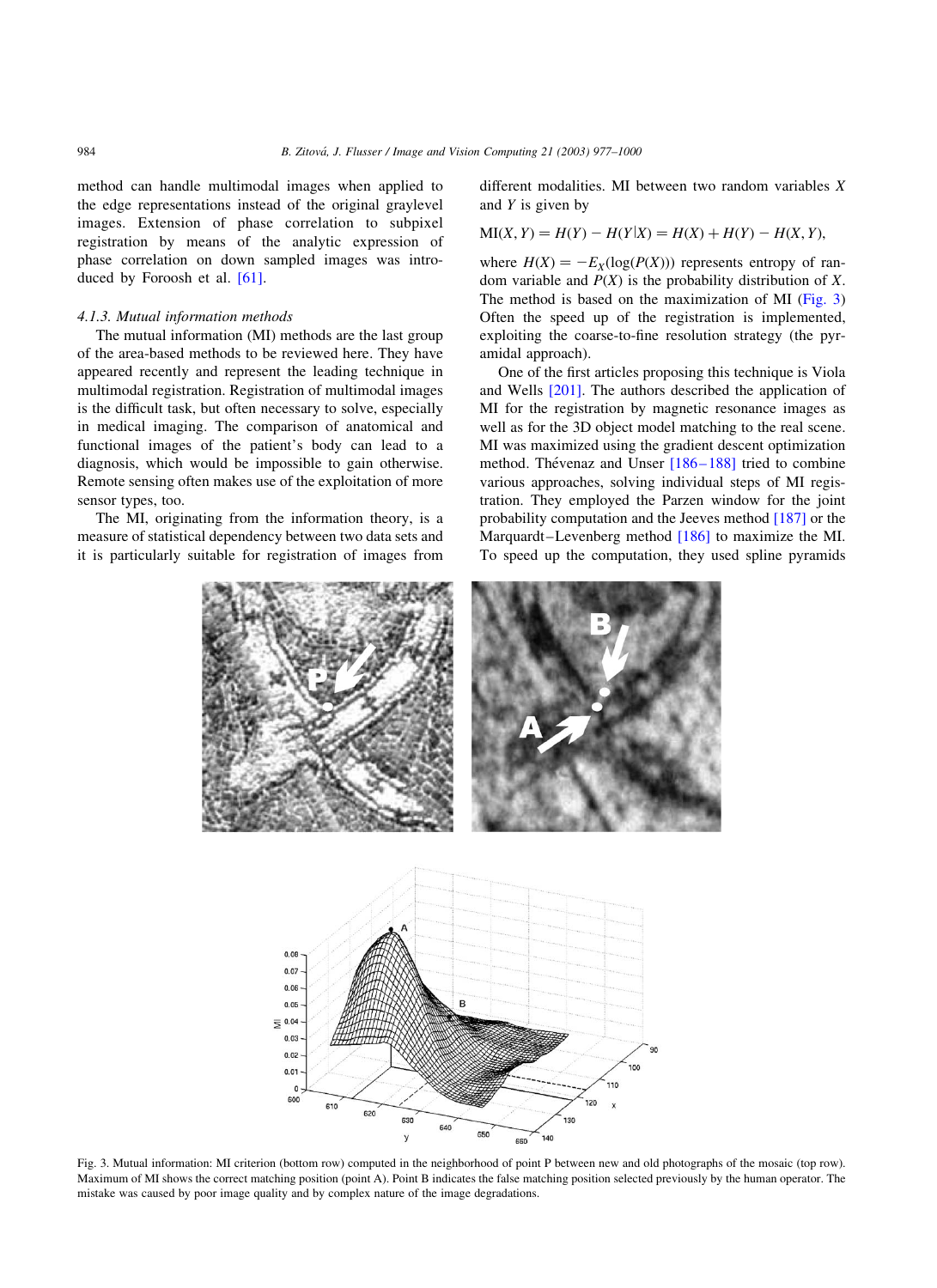[\[188\]](#page-23-0). Ritter et al. [\[152\]](#page-22-0) used hierarchical search strategy together with simulated annealing to find the maximum of the MI. Studholme et al. [\[177\]](#page-22-0) compared three similar measures of information dependency—the joint entropy, the MI, and the normalized MI (a new idea, claimed to outperform the others). They applied discrete histogram estimates of the joint probability distribution instead of application of the Parzen window used in previous work. Maximization was achieved by using a multiresolution hill climbing algorithm. They registered MR-CT and MR-PET images of a human brain. Maes et al. [\[120\]](#page-21-0) optimized the MI by means of the Brent's method and the Powell's multidimensional direction set method to register MR, CT, and PET images of a human brain that differ by similarity transform. MI applied to breast MR images is described in Ref. [\[162\].](#page-22-0) The authors proposed to model the global deformation present between the images by a combination of the affine transformations and the spline-based free form deformation. Likar and Pernus [\[116\]](#page-21-0) studied the performance of different methods for the joint probability estimation in registration of muscle fibre images. The comparison of the basic MI registration with the version employing the coarse-to-fine speed up was done in Ref. [\[143\]](#page-22-0). The comparison of MI to six other registration methods including the normalized CC and the gradient correlation is described in Ref. [\[142\].](#page-21-0) The relation of MI to other areabased similarity (correlation coefficients, correlation ratio) measures is described in Ref. [\[153\]](#page-22-0) using the formulation of maximum likelihood estimation problem.

The above mentioned MI methods work with the entire image data and directly with image intensities. Rangarajan et al. [\[149\]](#page-22-0) applied MI on extracted features (points of the area borders), but this approach is still rare. Similar to MI, coming form the theory of information, is similarity measure based on cross-entropy [\[221\].](#page-23-0)

## 4.1.4. Optimization methods

Finding the minimum of dissimilarity measure (penalty function) or the maximum of similarity measure is a multidimensional optimization problem, where the number of dimensions corresponds to the degrees of freedom of the expected geometrical transformation. The only method yielding global extreme solution is an exhaustive search over the entire image. Although it is computationally demanding, it is often used if only translations are to be estimated.

In case of transformations with more degrees of freedom or in case of more complex similarity measures, sophisticated optimization algorithms are required, which help to localize the maxima or minima, respectively. The application of Gauss–Newton numerical minimization algorithm for minimizing the sum of squared differences is described in Ref. [\[166\],](#page-22-0) where the projective geometric deformation was used. In Ref. [\[201\]](#page-23-0) maxima of MI was found using the gradient descent optimization method. Levenberg–Marquardt optimization method was applied in Ref. [\[164\]](#page-22-0) to

minimize the variance in intensities of corresponding pixels. The images were registered by means of the projective transformation model plus the lens distortion model. The combination of the Levenberg–Marquardt method and the sum of the squared differences metric is described in Ref. [\[185\].](#page-22-0) Similarly, Wolberg and Zokai [\[211\]](#page-23-0) used this combination for registering of perspectively deformed images. The Powell's multidimensional direction set method [\[96\]](#page-20-0) is applied in Maes et al. [\[120\]](#page-21-0). Starink and Backer [\[174\]](#page-22-0) tried to minimize a dissimilarity measure defined on point pairs by means of simulated annealing. Another optimization method, suited for multimodal data registration was introduced in Ref. [\[97\]](#page-20-0) and its applicability was proved in combination with MI and correlation ratio. Again, the optimization methods can be speeded up by the pyramidal approach.

There should be noted one thing with respect to these optimization methods. Sometimes next to the dissimilarity measure term the formula to be minimized contains as well so-called regularization or penalty term, which interconnects the transformation and data to be transformed [\[82\]](#page-20-0). These two terms together form the cost function (energy) associated with the registration and the aim of the optimization methods is to minimize it. In literature such methods can be referred to as energy minimization methods. The regularization term is usually omitted in case of rigid body transforms, but in non-rigid transformations such as elastic or fluid registration methods, described more in detail in Section 5, is present.

# 4.2. Feature-based methods

We assume that two sets of features in the reference and sensed images represented by the CPs (points themselves, end points or centers of line features, centers of gravity of regions, etc.) have been detected. The aim is to find the pairwise correspondence between them using their spatial relations or various descriptors of features.

#### 4.2.1. Methods using spatial relations

Methods based primarily on the spatial relations among the features are usually applied if detected features are ambiguous or if their neighborhoods are locally distorted. The information about the distance between the CPs and about their spatial distribution is exploited.

Goshtasby in Ref. [\[71\]](#page-20-0) described the registration based on the graph matching algorithm. He was evaluating the number of features in the sensed image that, after the particular transformation, fall within a given range next to the features in the reference image. The transformation parameters with the highest score were then set as a valid estimate.

Clustering technique, presented by Stockman et al. [\[175\]](#page-22-0), tries to match points connected by abstract edges or line segments. The assumed geometrical model is the similarity transform. For every pair of CPs from both the reference and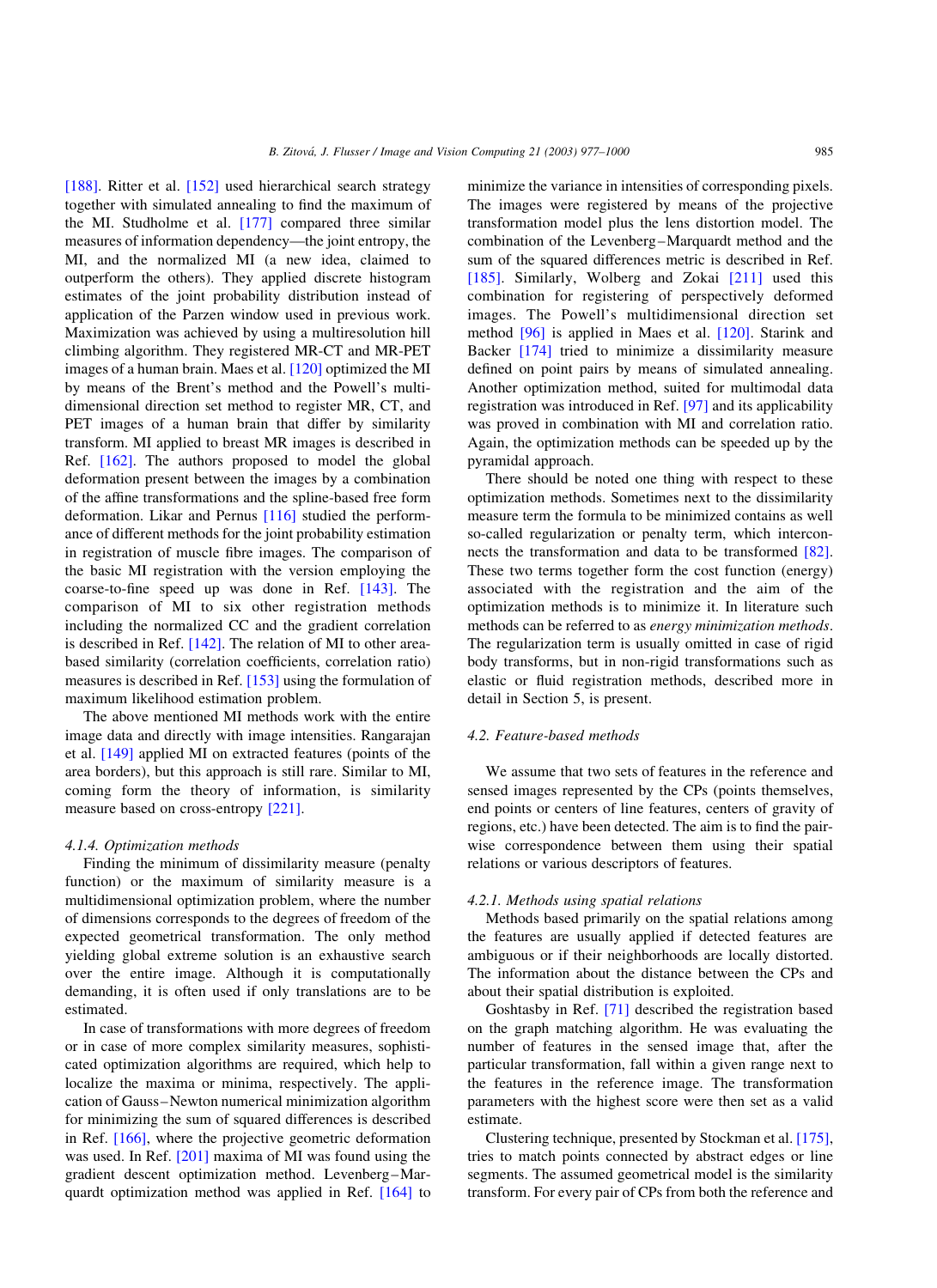sensed images, the parameters of the transformation which maps the points on each other are computed and represented as a point in the space of transform parameters. The parameters of transformations that closely map the highest number of features tend to form a cluster, while mismatches fill the parameter space randomly. The cluster is detected and its centroid is assumed to represent the most probable vector of matching parameters. Mapping function parameters are thus found simultaneously with the feature correspondence. Local errors do not influence globally the registration process. The clustering technique was implemented, for example, in Refs. [\[30,72\]](#page-19-0).

Barrow et al. [\[14\]](#page-19-0) introduced the chamfer matching for image registration. Line features detected in images are matched by means of the minimalization of the generalized distance between them. Borgefors [\[22\]](#page-19-0) proposed an

improved version, where better measure of correspondence-the sequential distance transform together with the root mean square average—was applied. The algorithm employs also the pyramidal speed-up.

Even that this overview does not intend to cover 3D registration methods, here the well-known Iterative Closest Point (ICP) algorithm, introduced by Besl and McKay [\[18\]](#page-19-0) is mentioned, because it represents a key approach for registering 3D shapes (including free-form curves and surfaces).

#### 4.2.2. Methods using invariant descriptors

As an alternative to the methods exploiting the spatial relations, the correspondence of features can be estimated using their description, preferably invariant to the expected image deformation (see Fig. 4). The description





Fig. 4. Feature-based method using invariant descriptors: in these two satellite images, control points (corners) were matched using invariants based on complex moments [\[56\]](#page-20-0). The numbers identify corresponding CP's. The bottom image shows the registration result.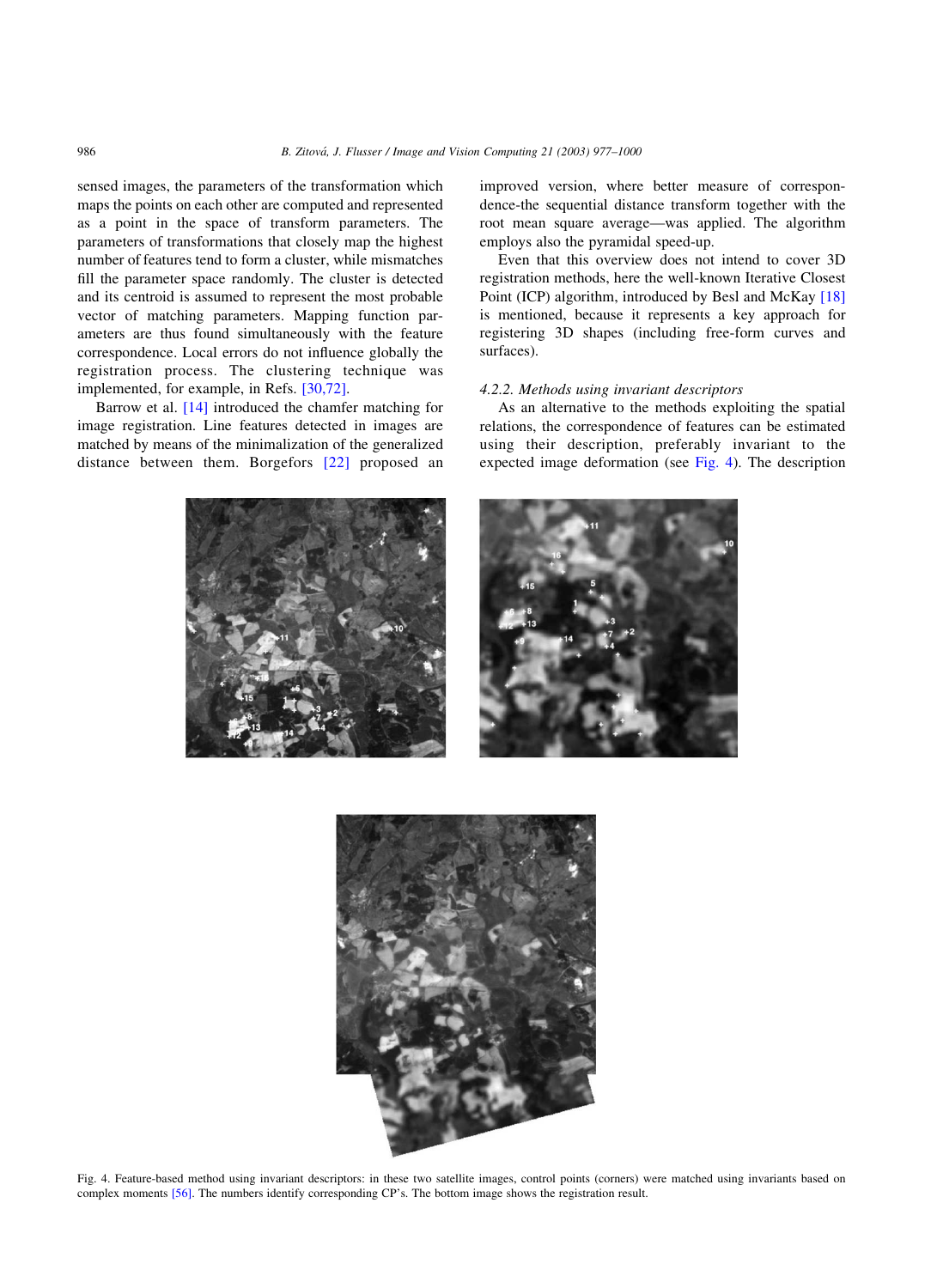should fulfill several conditions. The most important ones are invariance (the descriptions of the corresponding features from the reference and sensed image have to be the same), uniqueness (two different features should have different descriptions), stability (the description of a feature which is slightly deformed in an unknown manner should be close to the description of the original feature), and independence (if the feature description is a vector, its elements should be functionally independent). However, usually not all these conditions have to (or can) be satisfied simultaneously and it is necessary to find an appropriate trade-off.

Features from the sensed and reference images with the most similar invariant descriptions are paired as the corresponding ones. The choice of the type of the invariant description depends on the feature characteristics and the assumed geometric deformation of the images. While searching for the best matching feature pairs in the space of feature descriptors, the minimum distance rule with thresholding is usually applied. If a more robust algorithm is needed, the matching likelihood coefficients [\[51\],](#page-19-0) which can better handle questionable situations, can be an appropriate solution. Guest et al. proposed to select features according to the reliability of their possible matches [\[80\].](#page-20-0)

The simplest feature description is the image intensity function itself, limited to the close neighborhood of the feature [\[1,107\]](#page-18-0). To estimate the feature correspondence, authors computed the CC on these neighborhoods. Other types of similarity measures can be used, too. Zheng and Chellapa make use of the correlation coefficients [\[219\]](#page-23-0). They assumed the similarity geometric deformation. In their approach, firstly the rotation between images was compensated by the estimation of the illuminant direction and then the coarse-to-fine correlation based registration was performed. In Ref. [\[223\]](#page-23-0) the MI was used for the improvement of the feature correspondence.

The following references are examples of the intuitive descriptions, which usually do not fulfill some of the mentioned criteria of invariant descriptors. Sester et al. [\[165\]](#page-22-0) proposed to describe forests, used as the region features, by elongation parameter, compactness, number of holes, and several characteristics of the minimum bounding rectangle. To register stars with a catalog, Murtagh [\[133\]](#page-21-0) assigned to every point feature the description of the spatial distribution of other features lying around. Vujovic and Brzakovic in Ref. [\[202\]](#page-23-0) represented every detected feature (elongated structure intersections) by its signature formed by the longest structure and angles between all other structures, participating in the intersection. Similarly, Zana [\[218\]](#page-23-0) described each feature point by means of angles between relevant intersecting lines. Montesinos et al. [\[131\]](#page-21-0) proposed to use differential descriptors of the image function in the neighborhood of the detected CPs. Yang and Cohen [\[216\]](#page-23-0) used border triangles generated by object convex hull and computed on them affine geometric invariants.

Many authors used closed-boundary regions as the features. In principle, any invariant and discriminative enough shape descriptor can be employed in region matching. Peli [\[141\]](#page-21-0) proposed simple and fast description by radial shape vector but the usage of this method is limited to star-shape regions only. A generalized shape description in a form of a binary matrix was proposed in Ref. [\[65,180\]](#page-20-0). In Ref. [\[72\],](#page-20-0) the shape matrices were used for registration of rotated and scaled satellite images. In Ref. [\[112\]](#page-21-0) a chain code representation of contours was proposed as the invariant description and a chain code correlation-like measure was used for finding the correspondence. Skea et al. [\[171\]](#page-22-0) represented non-collinear triplets of CPs by the sphericity. Suk [\[178\]](#page-22-0) proposed the invariant shape description of the regions represented by polygons and further developed this approach in Ref. [\[179\]](#page-22-0).

A large group of methods uses moment-based invariants for description of closed-boundary region features. Considering the most often assumed deformations, Hu [\[93\]](#page-20-0) introduced moment invariants to the similarity transform. Flusser and Suk derived the affine transform invariants [\[53\]](#page-19-0) and used them successfully for registration of SPOT and Landsat images [\[54\]](#page-19-0). Holm [\[88\]](#page-20-0) extracted closed boundary regions and proposed to represent them by their perimeter, area, compactness, moments, and moment invariants. Bhattacharya [\[20\]](#page-19-0) suggested the application of complex moments. Brivio et al. [\[24\]](#page-19-0) modeled shadow structures in mountain images by means of their inertia ellipses. The ellipses are here described by their area, inclination of the main axis and ellipticity. All these attributes are functions of moments. Li et al. [\[112\]](#page-21-0) used first two Hu's moments as preselectors for matching of closed contours. The candidate matches were tested using the chain code representation of the contours. A similar method was described in Ref. [\[35\]](#page-19-0), where the moment invariants are used together with the chain codes. Sato and Cipolla [\[163\]](#page-22-0) computed directly, without correspondence estimation, the parameters of the present geometric deformations (an affine transform was expected) using the circular moments of distribution of the line features orientation. They combined moments and the scale-space representation of the images. Recently, Flusser and Suk [\[55\]](#page-19-0) introduced a new class of moment invariants that are invariant to image blurring and demonstrated their performance in registering SPOT and AVHRR satellite images. Bentoutou et al. [\[16\]](#page-19-0) registered mutually shifted and blurred digital subtraction angiography images using these invariants. Flusser et al. further developed this approach in Ref. [\[56\]](#page-20-0) by introducing the combined blurrotation invariants. In Ref. [\[52\]](#page-19-0) they generalized the previous invariants to register 3D images.

Invariant combination of the basic geometric properties of features can form geometrically oriented descriptors. Govindu et al. [\[74\]](#page-20-0) represented the extracted contours from possibly rotated images by the slopes of tangents in the contour points. They did not look for contour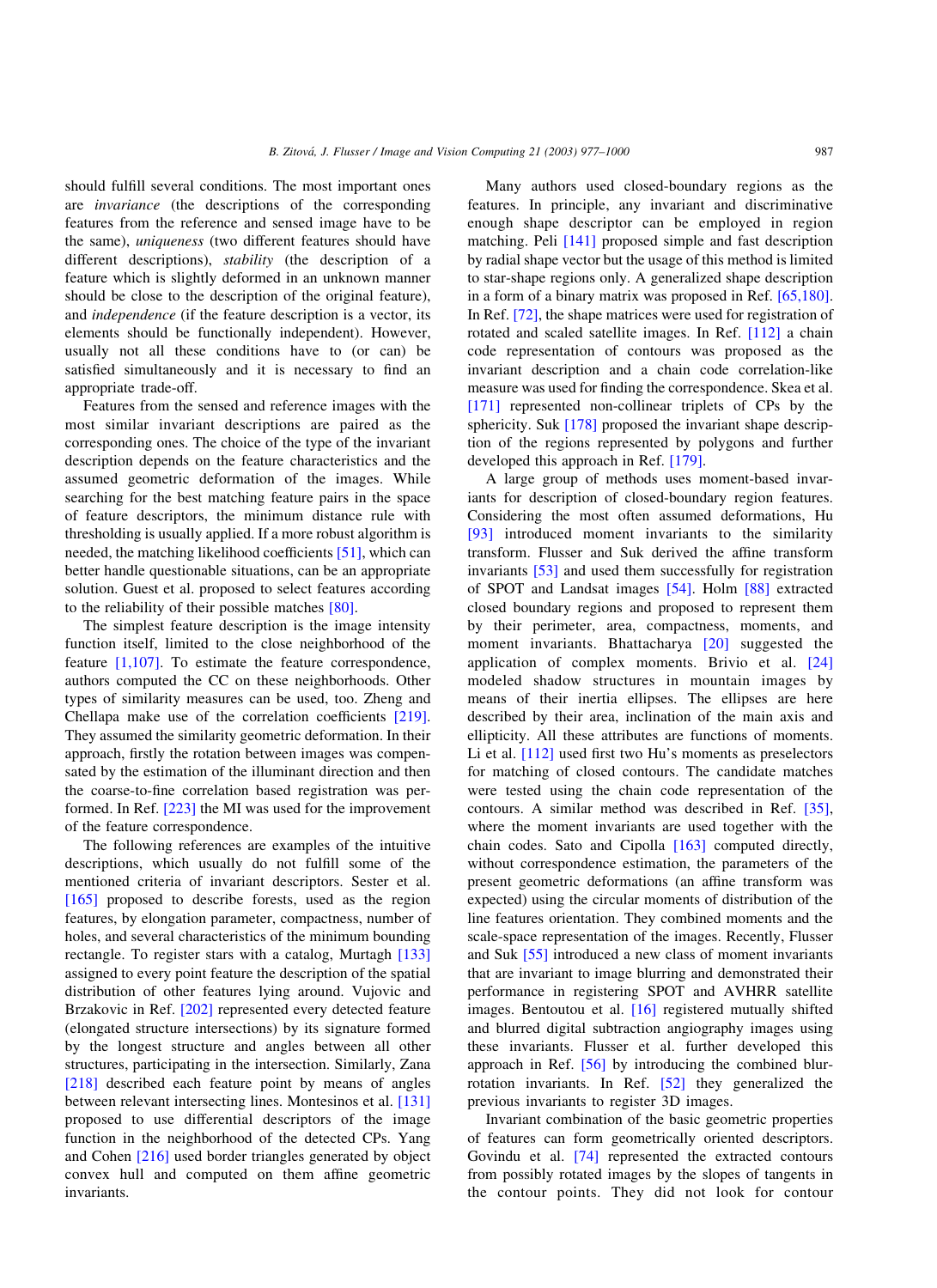correspondence, but only for the distributions of the proposed descriptors. By comparison of the corresponding distributions from the reference and sensed images the mutual image rotation can be estimated. They derived a similar type of descriptors for the affine transform, too. A detailed study of the practical aspects of the proposed method can be found in Ref. [\[73\]](#page-20-0). Wang and Chen [\[205\]](#page-23-0) computed the histogram of line-length ratios and the histogram of angle differences of any two line segments in the reference and sensed images. They assumed the similarity transform. Griffin and Alexopoulos [\[77\]](#page-20-0) used the ratio of the smallest enclosing circle radii, the difference of the locations of centroids of gravity, and the sorting of the neighbors lexicographically according to the angle with the  $x$  axis and the distance from the centroid. All these methods skip the step of finding the feature correspondence and establish directly the mapping function parameters.

Hsieh et al. [\[91\]](#page-20-0) used the angle histogram computed on line feature points for the compensation of rotation difference. After the removal of the rotation difference, the feature point correspondence is found by means of CC. They compared their rotation compensation with the one described in Ref. [\[219\]](#page-23-0).

Shekhar et al. [\[167\]](#page-22-0) combined different types of features and their descriptors. They decomposed the present geometric deformation into elementary steps and then estimated transform parameters using the feature consensus—every type of feature descriptor votes for the corresponding value of the parameter. The value of the parameter which maximizes the number of votes over all descriptor types is then chosen.

Ventura et al. [\[200\]](#page-23-0) described image features by various descriptors (ellipticity, angle, thinness, etc.) and represented relations among them by a multivalue logical tree (MVLT). Then they compared the MVLTs of the reference and sensed images to find the feature correspondence. MVLTs are applied also in Ref. [\[24\]](#page-19-0), together with moment invariants.

Invariant descriptors can be used as well in situations, when no precedent feature detection was done and the invariants are successively computed for the window sliding across the whole image [\[55\].](#page-19-0) For translated and rotated images, Goshtasby [\[66\]](#page-20-0) proposed to calculate the moment invariants [\[93\]](#page-20-0) from the circular-shaped windows and then to apply the CC criterion on the moment window representation. A similar idea was used earlier by Wong and Hall [\[213\].](#page-23-0) Along with the moment-based window description, they applied hierarchical search strategy to match radar and optical images.

#### 4.2.3. Relaxation methods

A large group of the registration methods is based on the relaxation approach, as one of the solutions to the consistent labeling problem (CLP): to label each feature from the sensed image with the label of a feature from the reference image, so it is consistent with the labeling given to the other

feature pairs [\[130\]](#page-21-0). The process of recalculating the pair figures of merit, considering the match quality of the feature pairs and of matching their neighbors, is iteratively repeated until a stable situation is reached. The reference work was done by Ranade and Rosenfeld [\[148\].](#page-22-0) Here, the displacement of the feature sets transformed by a certain geometric transformation defines the figures of merit of the feature pairs. This method can handle shifted images and it tolerates local image distortions.

Wang et al. [\[204\]](#page-23-0) extended the classical relaxation by including the description of the corner features. They used corner sharpness, contrast, and slope. This algorithm allows to handle translation and rotation distortions in the images, but it is computationally demanding. Medioni and Nevatia [\[128\]](#page-21-0) used line features and their descriptors (coordinates, orientation, average contrast). Cheng and Huang [\[33\]](#page-19-0) proposed a star-based registration which considers individual feature points along with all links to their neighbors. Ton and Jain [\[190\]](#page-23-0) speeded up the algorithm by integrating the MergeSort concept. Their method works with shifted and rotated images. Relaxation based method even for similarity transformed images was proposed, for example, by Cheng [\[32\]](#page-19-0), Ogawa [\[136\]](#page-21-0) and Li [\[113\]](#page-21-0). Different relaxation methods are compared in Ref. [\[147\].](#page-22-0)

Another solution to the CLP problem and consequently to the image registration is backtracking, where consistent labeling is generated in recursive manner. A registration method based on backtracking is described in Ref. [\[130\].](#page-21-0)

## 4.2.4. Pyramids and wavelets

We conclude the discussion about the feature matching by mentioning some works that try to reduce the computational cost due to the large image size by means of pyramidal approach.

First attempts were done back in 1977. Vanderbrug and Rosenfeld concentrated in their work on the amount of computation needed for the window pair testing. In Ref. [\[197\],](#page-23-0) they used a subwindow first to find probable candidates of the corresponding window in the reference image and then the full-size window was applied. They discussed the appropriate choice of the subwindow size to minimize the expected computational cost. In Ref. [\[160\]](#page-22-0) they proposed to use first both the sensed and the reference images at a coarser resolution and then, on locations with small error measure, to match higher resolution images. Althof et al.  $[4]$  proposed to decrease the necessary computational load by taking just a sparse regular grid of windows for which the cross correlation matching is performed. These techniques are simple examples of pyramidal methods.

In general, this coarse-to-fine hierarchical strategy applies the usual registration methods, but it starts with the reference and sensed images on a coarse resolution (generated using Gaussian pyramids, simple averaging or wavelet transform coefficients, among others). Then they gradually improve the estimates of the correspondence or of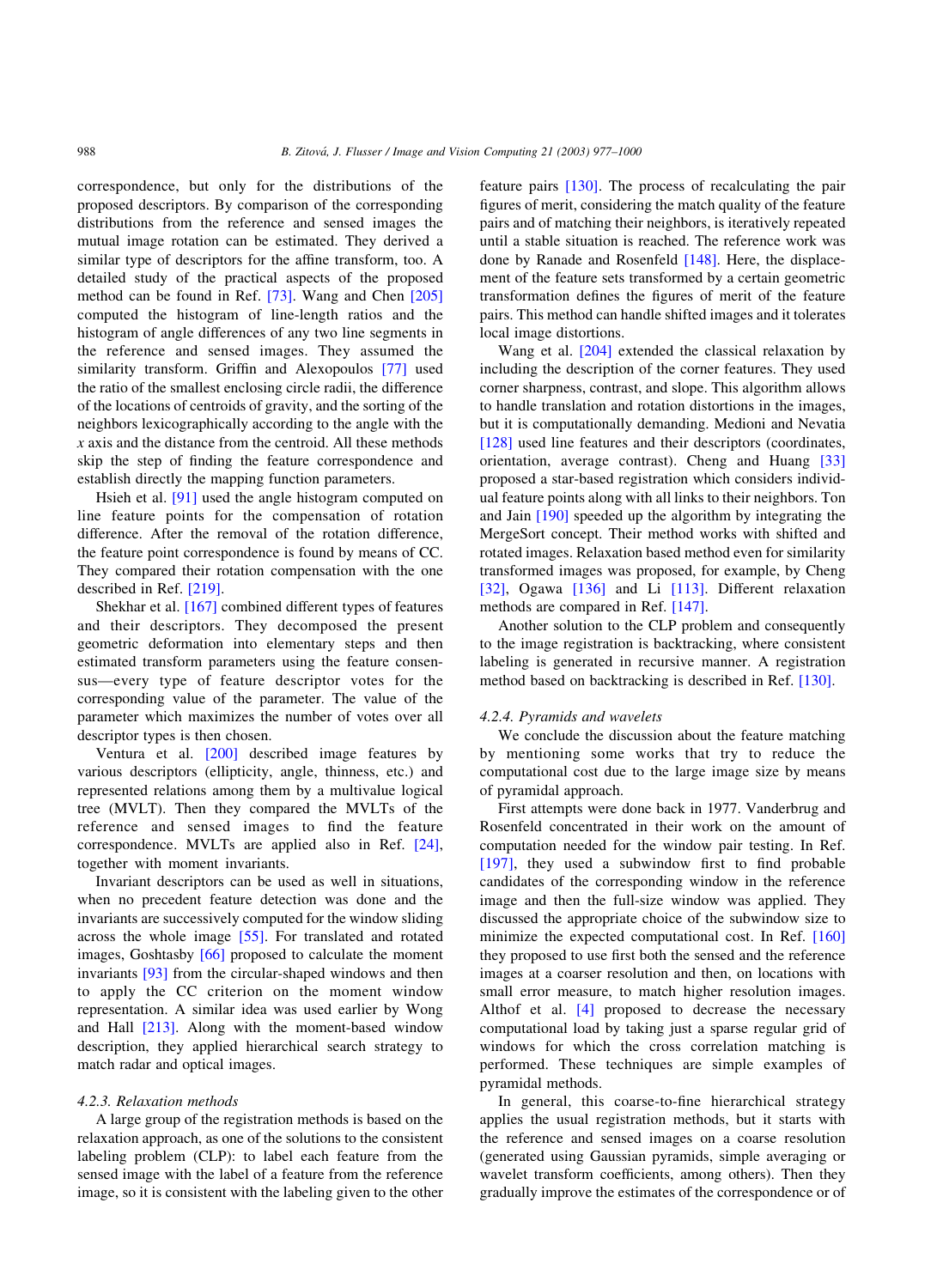the mapping function parameters while going up to the finer resolutions. At every level, they considerably decrease the search space and thus save the necessary computational time. Another important advantage resides in the fact that the registration with respect to large-scale features is achieved first and then small corrections are made for finer details. On the other hand, this strategy fails if a false match is identified on a coarser level. To overcome this, a backtracking or consistency check should be incorporated into the algorithms.

Combining CC with the pyramidal approach that exploits a summing pyramid (the pixel value at a coarser level corresponds to the summation of the pixel values on the previous level), a median pyramid, and an averaging pyramid was proposed in Refs. [\[37,208,219\]](#page-19-0), respectively. Wong and Hall [\[214\]](#page-23-0) combined the SSDA method with pyramidal speed-up. Wang and Chen [\[205\]](#page-23-0) extracted features (centroids of closed boundary regions) at every resolution level and found the parameters of geometric deformation from the histogram of angle differences and line-length ratios, as mentioned above. Thévenaz et al. applied a cubic spline based pyramid along with the minimization of the mean square intensity difference between the images [\[184\]](#page-22-0) and the MI maximization [\[187\]](#page-23-0), respectively. Sharma and Pavel [\[166\]](#page-22-0) used the multiresolution Laplacian pyramid for the infrared and radar images registration. Kumar et al. [\[102\]](#page-21-0) combined different types of pyramids (Laplacian, Gaussian) with different similarity measures (CC, sum of squared differences) to register aerial video sequences. Non-linear min-max filters applied in a pyramidal scheme was used in Ref. [\[169\]](#page-22-0).

Recently, wavelet decomposition of the images was recommended for the pyramidal approach due to its inherent multiresolution character. Methods can differ in the type of the applied wavelet and the set of wavelet coefficients used for finding the correspondence. Most frequently used methods decompose the image recursively into four sets of coefficients (LL, HL, LH, HH) by filtering the image successively with two filters, a low-pass filter L and a highpass filter H, both working along the image rows and columns.

Turcajova and Kautsky [\[193\]](#page-23-0) tested various orthogonal and biorthogonal wavelets (they used LL coefficients) together with CC on a regular grid of points to register affine transformed images. Spline biorthogonal wavelets and Haar wavelet outperformed others. Fonseca and Costa [\[58\]](#page-20-0) detected the modulus maxima of LH and HL coefficients and looked for the maxima of the correlation coefficients, computed from LL coefficients in small surroundings of the detected maxima. Djamdji et al. [\[41\]](#page-19-0) use just HH coefficients. Le Moigne [\[105\]](#page-21-0) applied the Daubechies wavelet to register Landsat images and AVHRR data. They extracted LH and HL frequency coefficients and found the correspondence by means of CC. Liu et al. [\[118\]](#page-21-0) proposed the application of Gabor

wavelet transform and Gaussian model of registration residua. You and Bhattacharya [\[217\]](#page-23-0) use the maximum compact fuzzy sets of wavelet coefficients as features and HD as similarity measure. The robustness of the registration by means of the Daubechies and Haar wavelets was studied in Ref. [\[176\]](#page-22-0).

## 4.2.5. Summary

Area-based methods are preferably applied when the images have not many prominent details and the distinctive information is provided by graylevels/colors rather than by local shapes and structure. Area-based methods have two principal limitations. Reference and sensed images must have somehow 'similar' intensity functions, either identical (and then correlation-like methods can be used) or at least statistically dependent (this typically occurs in multimodal registration).

From the geometric point of view, only shift and small rotation between the images are allowed when using areabased methods (although the area-based methods can be generalized to full rotation and scaling, it is practically meaningless because of an extreme computational load). To speed up the searching, area-based methods often employ pyramidal image representations and sophisticated optimization algorithms to find the maximum of the similarity matrix.

Feature-based matching methods are typically applied when the local structural information is more significant than the information carried by the image intensities. They allow to register images of completely different nature (like aerial photograph and map) and can handle complex between-image distortions. The common drawback of the feature-based methods is that the respective features might be hard to detect and/or unstable in time. The crucial point of all feature-based matching methods is to have discriminative and robust feature descriptors that are invariant to all assumed differences between the images.

## 5. Transform model estimation

After the feature correspondence has been established the mapping function is constructed. It should transform the sensed image to overlay it over the reference one. The correspondence of the CPs from the sensed and reference images together with the fact that the corresponding CP pairs should be as close as possible after the sensed image transformation are employed in the mapping function design.

The task to be solved consists of choosing the type of the mapping function (see Fig.  $5$ ) and its parameter estimation. The type of the mapping function should correspond to the assumed geometric deformation of the sensed image, to the method of image acquisition (e.g. scanner dependent distortions and errors) and to the required accuracy of the registration (the analysis of error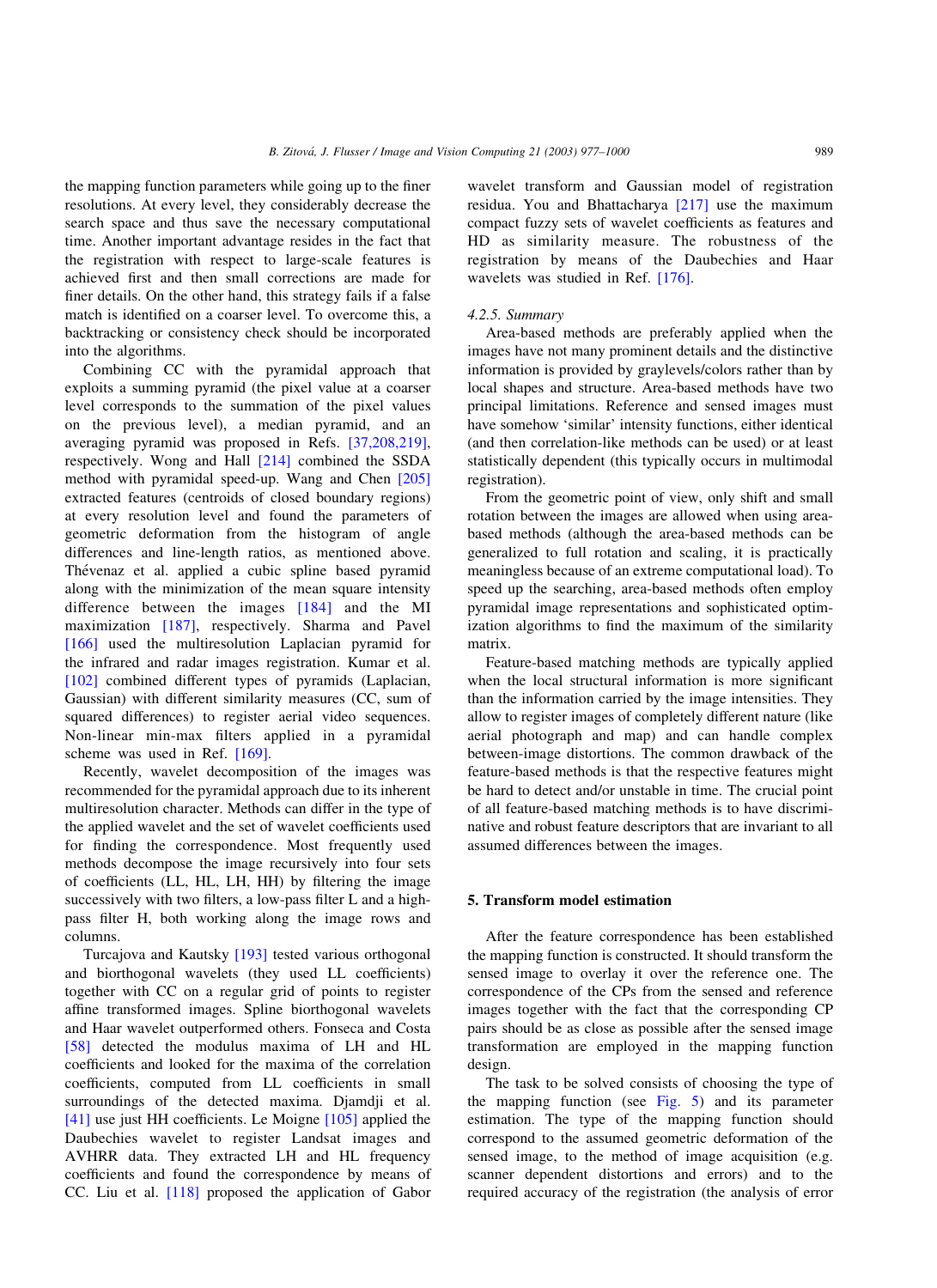<span id="page-13-0"></span>

Fig. 5. Examples of various mapping functions: similarity transform (top left), affine transform (top right), perspective projection (bottom left), and elastic transform (bottom right).

for rigid-body point-based registration was introduced in Ref. [\[48\]\)](#page-19-0).

In special situations when the geometric deformation is partially known, e.g. when there exists a model for the distortion caused by the acquisition device and/or the scene geometry, the pre-correction based on the inverse of the deformation can be performed (for example, in Refs. [\[94,168,181\]](#page-20-0), the authors model the Earth's shape and rotation, the satellite orbit and the scanning geometry of the sensor).

Models of mapping functions can be divided into two broad categories according to the amount of image data they use as their support. Global models use all CPs for estimating one set of the mapping function parameters valid for the entire image. On the other hand, the local mapping functions treat the image as a composition of patches and the function parameters depend on the location of their support in the image. It leads to the tessellation of the image, usually a triangulation, and to the defining of parameters of the mapping function for each patch separately.

From another point of view, mapping functions can be categorized according to the accuracy of overlaying of the CPs used for computation of the parameters. Interpolating functions map the sensed image CPs on the reference image CPs exactly, whereas approximating functions try to find the best trade-off between the accuracy of the final mapping and other requirements imposed on the character of the mapping function. Since the CP coordinates are

usually supposed not to be precise, the approximation model is more common.

# 5.1. Global mapping models

One of the most frequently used global models uses bivariate polynomials of low degrees. Similarity transform is the simplest model—it consists of rotation, translation and scaling only

$$
u = s(x \cos(\varphi) - y \sin(\varphi)) + t_x
$$
  

$$
v = s(x \sin(\varphi) + y \cos(\varphi)) + t_y
$$

This model is often called 'shape-preserving mapping' because it preserves angles and curvatures and is unambiguously determined by two CPs.

Slightly more general but still linear model is an affine transform

$$
u = a0 + a1x + a2y
$$
  

$$
v = b0 + b1x + b2y
$$

which can map a parallelogram onto a square. This model is defined by three non-collinear CPs, preserves straight lines and straight line parallelism. It can be used for multiview registration assuming the distance of the camera to the scene is large in comparison to the size of the scanned area, the camera is perfect (a pin-hole camera), the scene is flat, and the present geometric distortion has no local factors.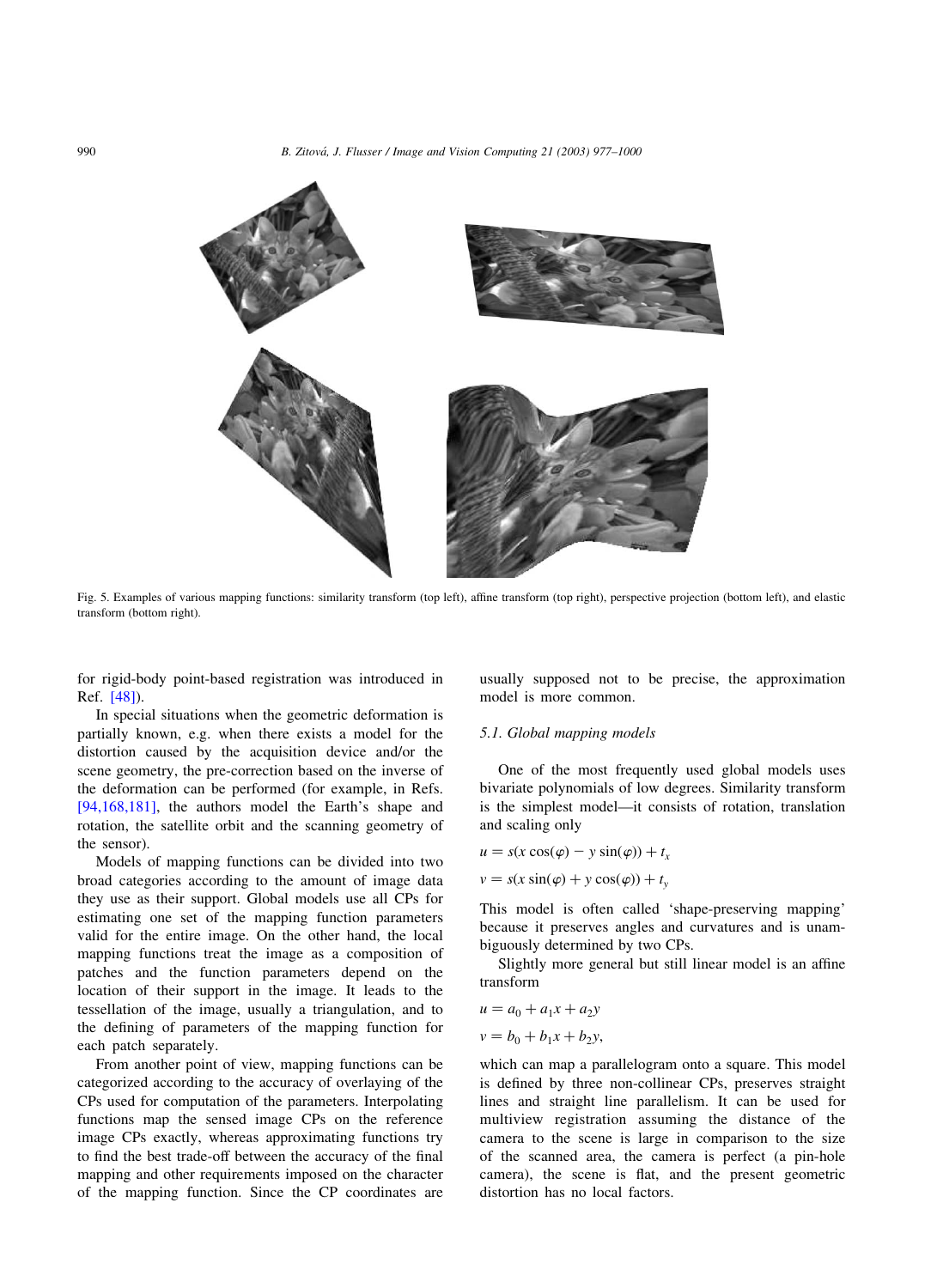If the condition on the distance of the camera from the scene is not satisfied the perspective projection model

$$
u = \frac{a_0 + a_1x + a_2y}{1 + c_1x + c_2y}
$$

$$
v = \frac{b_0 + b_1x + b_2y}{1 + c_1x + c_2y}
$$

should be used. This model exactly describes a deformation of a flat scene photographed by a pin-hole camera the optical axis of which is not perpendicular to the scene. It can map a general quadrangle onto a square while preserving straight lines and is determined by four independent CPs.

Slight violations of these assumptions may lead to the use of the second or the third-order polynomial models. Higher order polynomials usually are not used in practical applications because they may unnecessarily warp the sensed image in areas away from the CPs when aligning with the reference image.

In general, the number of CPs is usually higher than the minimum number required for the determination of the mapping function. The parameters of the mapping functions are then computed by means of the least-square fit, so that the polynomials minimize the sum of squared errors at the CPs. Such mapping functions do not map the CPs onto their counterparts exactly. This approach was proved to be very effective and accurate for satellite images, for instance.

## 5.2. Local mapping models

However, a global polynomial mapping cannot properly handle images deformed locally. This happens, for instance, in medical imaging and in airborne imaging. The least square technique averages out the local geometric distortion equally over the entire image which is not desirable. Local areas of the image should be registered with the available information about the local geometric distortion in mind.

Several authors have shown the superiority of the local or at least locally sensitive registration methods above the global ones in such situations (Goshtasby [\[69\]](#page-20-0), Ehlers and Fogel [\[46\],](#page-19-0) Wiemker [\[209\]](#page-23-0), and Flusser [\[50\]](#page-19-0), among others). The weighted least square and weighted mean methods [\[69\]](#page-20-0) gain the ability to register images locally by introducing the slight variation to the original least square method. The local methods called piecewise linear mapping [\[67\]](#page-20-0) and piecewise cubic mapping [\[68\]](#page-20-0), together with the Akima's quintic approach [\[209\]](#page-23-0), apply the combination of the CP-based image triangulation and of the collection of local mapping functions each valid within one triangle. These approaches belong to the group of the interpolating methods.

## 5.3. Mapping by radial basis functions

Radial basis functions are representatives of the group of global mapping methods but they are able to handle even

locally varying geometric distortions. The resulting mapping function has a form of a linear combination of translated radially symmetric function plus a low-degree polynomial

$$
u = a_0 + a_1 x + a_2 y + \sum_{i=1}^{N} c_i g(\mathbf{x}, \mathbf{x}_i)
$$

and similarly for v:

Originally they were developed for the interpolation of irregular surfaces. Their name 'radial' reflects an important property of the function value at each point-it depends just on the distance of the point from the CPs, not on its particular position. Multiquadrics, reciprocal multiquadrics, Gaussians, Wendland's functions, and thin-plate splines are several examples of the radial basis functions used in image registration.

The application of the multiquadrics in the airborne remote sensing, together with the comparison to the third order polynomial method, is described in Ref. [\[46\]](#page-19-0). Its comparison to the Akima's method is presented in Ref. [\[209\]](#page-23-0). The medical application of multiquadrics is shown in Ref. [\[117\].](#page-21-0) Wendland's functions applied in medical image registration appear in Ref.  $[60]$ . These functions have very small global influence and even significant local deformations can be well registered by this approach. This property is advantageous for registering medical images, where changes occur mainly locally.

The most often used representatives of the radial basis functions are the thin-plate splines (TPS), where the radial terms have the form

$$
g(\mathbf{x}, \mathbf{x}_i) = \|\mathbf{x} - \mathbf{x}_i\|^2 \ln(\|\mathbf{x} - \mathbf{x}_i\|)
$$

(see Duchon [\[44\]](#page-19-0) and Wahba [\[203\]](#page-23-0) for the respective mathematical background). Although they had been used in mechanics and engineering for decades [\[84\]](#page-20-0), they were introduced to image analysis community by Grimson [\[78\]](#page-20-0) and Bookstein [\[21\]](#page-19-0). The TPS can be viewed as a very thin plate, which is fixed at the positions determined by the CPs in the reference image in the heights given by the x or  $y$ coordinates of the corresponding CPs in the sensed image [\[70\]](#page-20-0). The TPS minimizes the quadratic variation functional of potential energy that reflects the amount of function variation and which should be small for a good mapping function. The type of registration can be chosen:exact interpolation [\[70\],](#page-20-0) approximation [\[159\]](#page-22-0) or generalized approximation taking into account that the anisotropic landmark errors [\[157\]](#page-22-0) are possible. A comprehensive study focused on TPS-based registration of medical images can be found in Ref. [\[156\]](#page-22-0).

The TPS registration gives good results but the computations can be very time consuming, namely if the number of CPs is high. Considerable attention has been paid to the methods decreasing the complexity of the TPS evaluation while preserving reasonable accuracy. Flusser [\[50\]](#page-19-0) proposed an adaptive approximation of the TPS on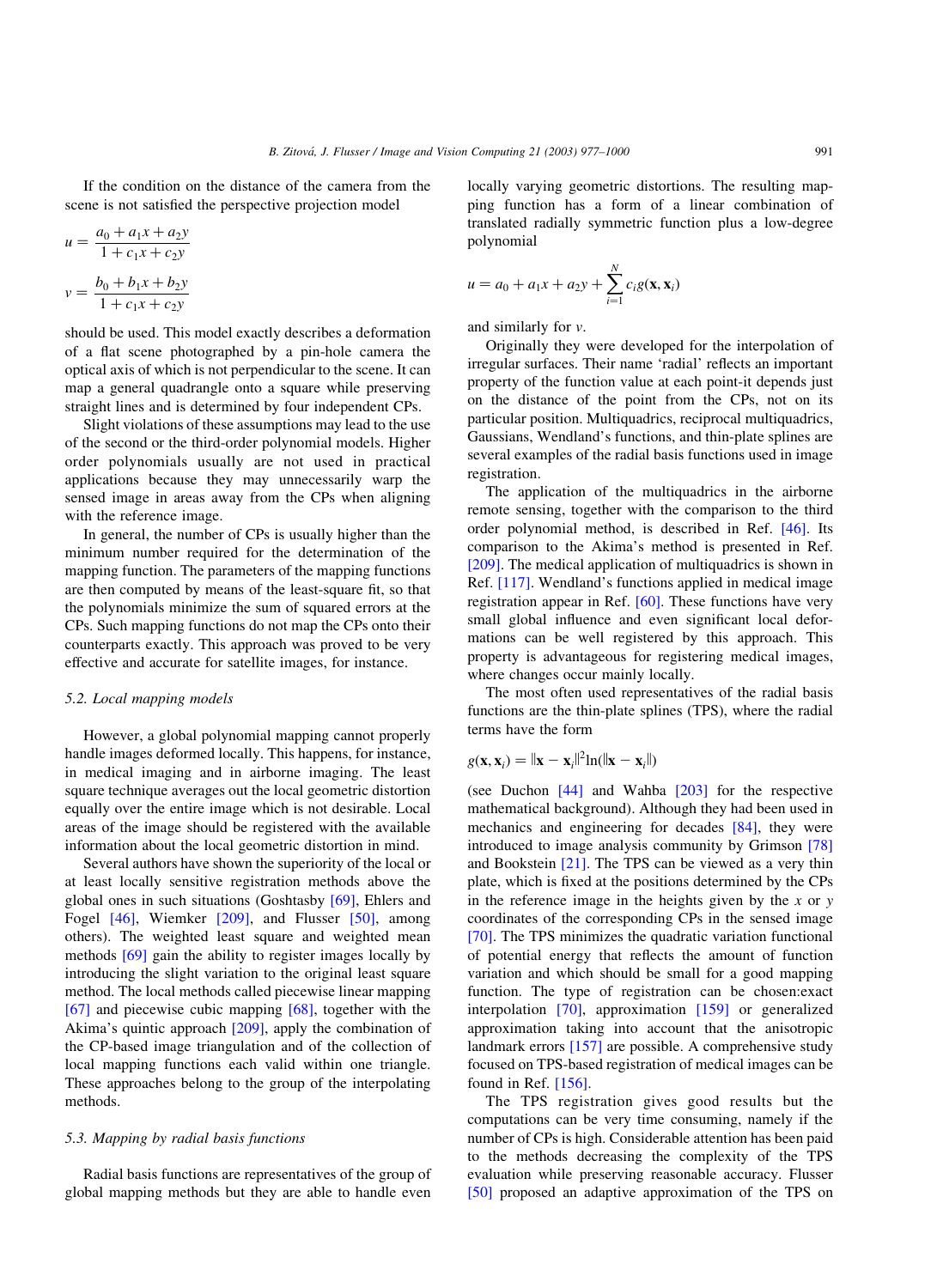square or triangular regions by simpler functions. Beatson and Newsam [\[15\]](#page-19-0) adapted an earlier method by Greengard [\[75\]](#page-20-0) for multipole expansion of radial functions. Powell [\[144\]](#page-22-0) reduced the computational cost by the TPS tabulation. Barrodale et al. [\[13\]](#page-19-0) paid attention to fast and robust calculation of the TPS coefficients.

Numerous papers have dealt with the comparison of the performance of thin-plate splines and other mapping functions. In Refs. [\[57,70,209\]](#page-20-0) they are compared with polynomials and multiquadrics when registering aerial images. The comparison of the TPS with the Gaussian radial basis functions and with multiquadrics considering their local properties was done in Ref. [\[8\]](#page-18-0). It was concluded that the TPS have favorable properties when used as mapping functions for image registration, while the other radial basis functions are more convenient for other applications such as image warping and morphing [\[8\]](#page-18-0).

The TPS are not the only representatives of the spline family used for the mapping function design. A linear combination of translated cubic B-splines was used for the registration of the echo planar images [\[103\].](#page-21-0) Another type of spline-based function, the elastic body spline (EBS), was proposed in [\[39\]](#page-19-0). It evolved from the description of the equilibrium displacements of homogeneous isotropic elastic material subjected to a load. Body tissues depicted in the image data to be registered often have properties of elastic material. The EBS was used for the registration of 3D MRI images of breasts. The authors claimed the EBS had outperformed the TPS in their experiments.

#### 5.4. Elastic registration

Another approach to the registration of images with considerable complex and/or local distortions is not to use any parametric mapping functions, where the estimation of the geometric deformation is reduced to the search for the 'best' parameters. This idea were introduced by Bajcsy et al. [\[10\]](#page-18-0) and is often called *elastic registration*.

The images are viewed as pieces of a rubber sheet, on which external forces stretching the image and internal forces defined by stiffness or smoothness constraints are applied to bring them into alignment with the minimal amount of bending and stretching. The feature matching and mapping function design steps of the registration are done simultaneously. This is one of the advantages of elastic methods, because feature descriptors invariant to complicated deformations are not known and the feature correspondence is difficult to establish in the traditional way. The registration is achieved by locating the minimum energy state in an iterative fashion. A pyramidal approach is often applied. The external forces can be derived from the local optimization of the similarity function which is defined by the intensity values or by the correspondence of boundary structures [\[38\]](#page-19-0), among others. In Ref. [\[140\],](#page-21-0) no

external forces were used and the prescribed displacements, derived from the correspondence of boundary structures, were incorporated to the elastic image deformation.

Disadvantage of elastic registration is in situations when image deformations are very localized. This can be handled by means of fluid registration. Fluid registration methods make use of the viscous fluid model to control the image transformation. The reference image is here modelled as a thick fluid that flows out to match the sensed image under the control of the derivative of a Gaussian sensor model. This approach is mainly used in medical applications [\[25\]](#page-19-0). The weakness of this approach is blurring introduced during the registration process. Lester and Arridge [\[110\]](#page-21-0) proposed to use fluid model just for finding the correspondence of CPs and then process the very transformation by means of the thin plate splines. Comparison of three methods for fluidbased registration can be found in Ref. [\[212\]](#page-23-0).

Another examples of non-rigid methods are diffusionbased registration, level sets registration, and optical flow based registration. The diffusion registration handles object contours and other features as membranes, setting the geometrical constraints. Three variations of this approach are described in Ref. [\[189\]](#page-23-0). Different solution was proposed by Andersen and Nielsen [\[5\]](#page-18-0). Vemuri et al. [\[199\]](#page-23-0) introduced elastic registration method, based on evolution of level sets, moving along their respective normals. Finally, the optical flow approach was originally motivated by estimation of relative motion between images [\[19\]](#page-19-0). The class of optical flow registration covers very large number of methods and is beyond the scope of this survey.

## 6. Image resampling and transformation

The mapping functions constructed during the previous step are used to transform the sensed image and thus to register the images. The transformation can be realized in a forward or backward manner. Each pixel from the sensed image can be directly transformed using the estimated mapping functions. This approach, called a forward method, is complicated to implement, as it can produce holes and/or overlaps in the output image (due to the discretization and rounding). Hence, the backward approach is usually chosen. The registered image data from the sensed image are determined using the coordinates of the target pixel (the same coordinate system as of the reference image) and the inverse of the estimated mapping function. The image interpolation takes place in the sensed image on the regular grid. In this way neither holes nor overlaps can occur in the output image.

The interpolation itself is usually realized via convolution of the image with an interpolation kernel. An optimal interpolant—2D sinc function—is hard to implement in practice because of its infinite extent. Thus, many simpler interpolants of bounded support have been investigated in the literature. In order to reduce the computational cost,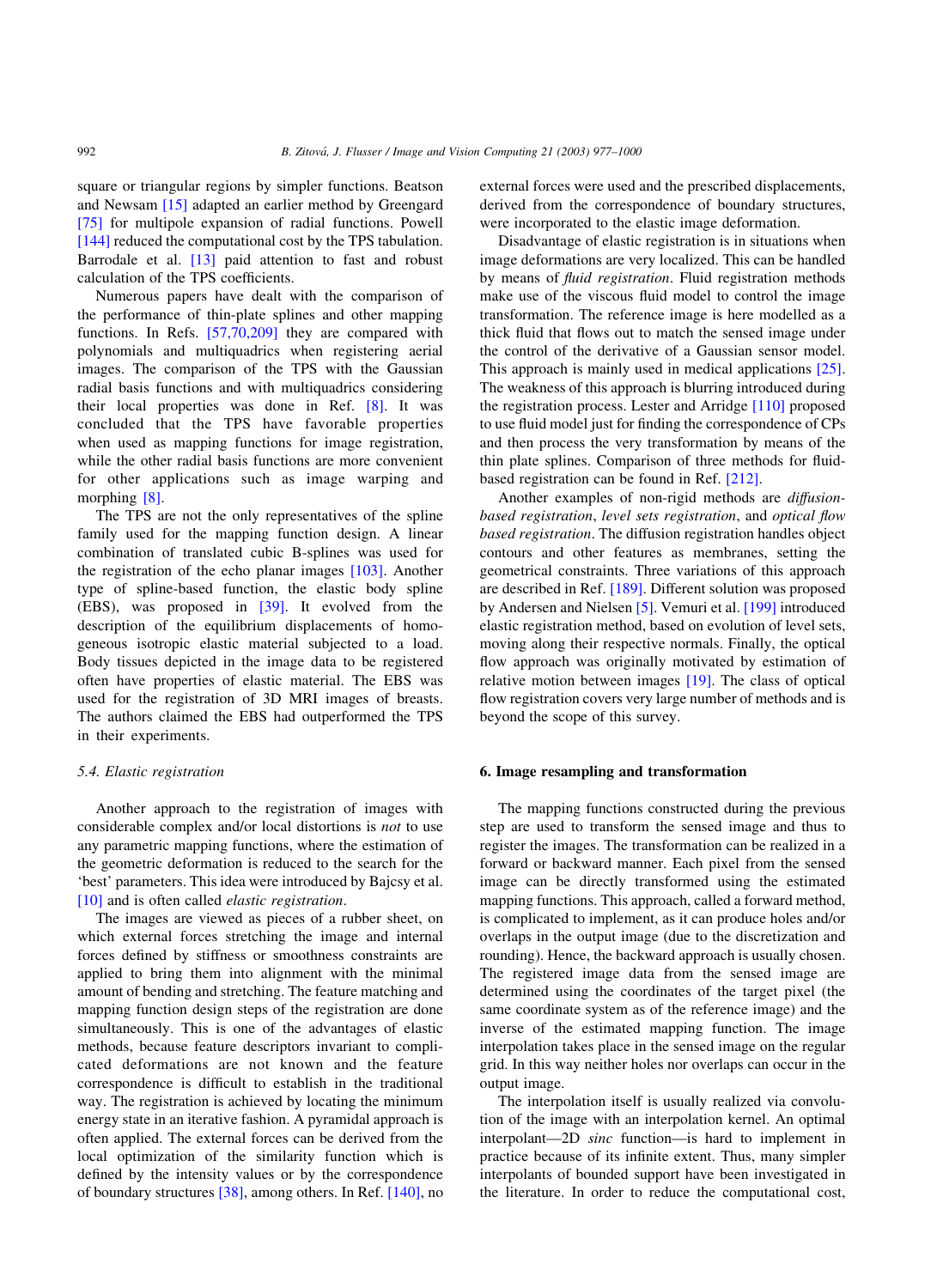

Fig. 6. Image interpolation methods: the original image (top left) was enlarged five times using three different interpolation techniques—nearest neighbor (top right), bilinear (bottom left), and bicubic (bottom right).

preferably separable interpolants have been considered. The separability enables to replace an  $m \times m$  2D convolution by  $(m + 1)$  1D convolutions which is much faster.

The nearest neighbor function, the bilinear and bicubic functions (see Fig. 6), quadratic splines [\[42,191\]](#page-19-0), cubic Bsplines [\[89\]](#page-20-0), higher-order B-splines [\[108\]](#page-21-0), Catmull–Rom cardinal splines [\[100,184\],](#page-21-0) Gaussians [\[7\],](#page-18-0) and truncated sinc functions [\[182\]](#page-22-0) belong to the most commonly used interpolants. Meijering et al. [\[129\]](#page-21-0) investigated higherorder polynomial kernels (quintic and septic). However, their experiments showed only marginal improvement in comparison with cubic interpolation at an highly increased computational cost.

Several survey papers on resampling techniques have been published in the last years. A detailed investigation and comparison of methods was carried out in Ref. [\[138\]](#page-21-0) for 2D images and in Ref. [\[76\]](#page-20-0) for 3D data. Thevenaz et al. [\[182\]](#page-22-0) paid attention to the elimination of undesired interpolation artifacts. Lehman et al. [\[109\]](#page-21-0) published a survey article covering main interpolation methods (various versions of sinc functions, nearest neighbor, linear, quadratic, cubic, cubic B-spline, Lagrange and Gaussian kernels) with the emphasis on medical imaging applications. They compared them using the spatial and Fourier analysis and tested the computational complexity as well as interpolation errors. Most recently, Thevenaz et al. [\[183\]](#page-22-0) have proposed a different approach to image resampling. Unlike the other methods, their resampling functions do not necessarily interpolate the image graylevels. They rather interpolate values calculated as certain functions of the graylevels. The authors have demonstrated this approach outperforms traditional interpolation techniques.

Even though the bilinear interpolation is outperformed by higher-order methods in terms of accuracy and visual appearance of the transformed image, it offers probably the best trade-off between accuracy and computational complexity and thus it is the most commonly used approach. Cubic interpolation is recommended when the geometric transformation involves a significant enlargement of the sensed image. Nearest neighbor interpolation should be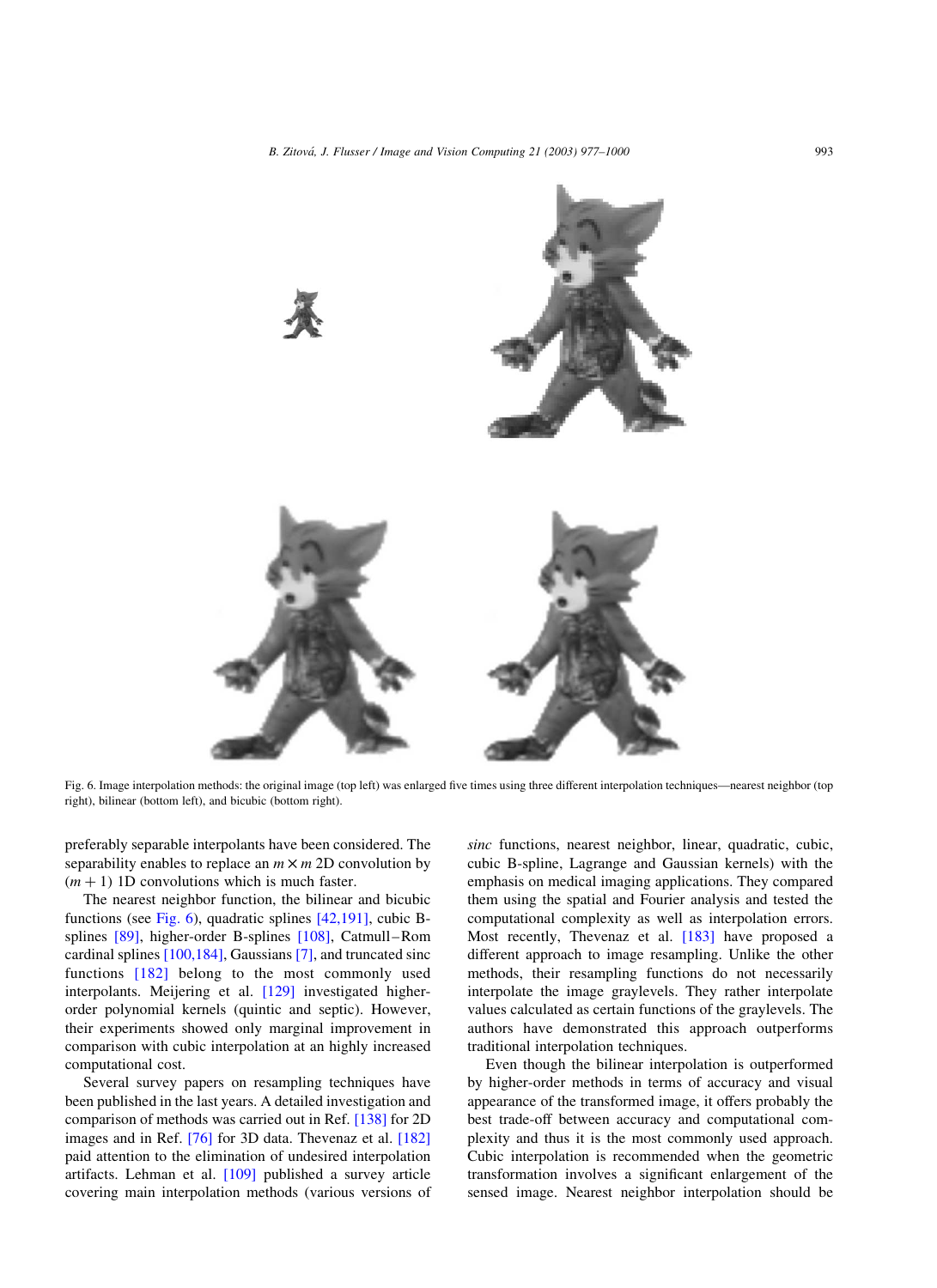avoided in most cases because of artifacts in the resampled image. The only exclusion is when the image to be transformed contains low number of intensities and we do not want to introduce 'synthetic' graylevels/colors by higher order interpolation.

# 7. Evaluation of the image registration accuracy

Regardless of the particular images, the used registration method, and the application area, it is highly desirable to provide the user with an estimate how accurate the registration actually is. The accuracy evaluation is a nontrivial problem, partially because the errors can be dragged into the registration process in each of its stages and partially because it is hard to distinguish between registration inaccuracies and actual physical differences in the image contents. In this Section, we review basic error classes and methods for measuring the registration accuracy.

Localization error. Displacement of the CP coordinates due to their inaccurate detection is called localization error. Being an intrinsic error of the detection method, the localization error cannot be measured directly on the given image. However, the mean precision of most CP detection methods is known for various image types from computer simulation studies and ground truth comparisons. This can be used for estimation of the expected localization error in the particular case. Localization error can be reduced by selecting an 'optimal' feature detection algorithm for the given data but usually there is a tradeoff between the number of detected CP candidates and the mean localization error. Sometimes we prefer to have more CP with higher localization error rather than only few of them, yet detected more precisely.

Matching error. Matching error is measured by the number of false matches when establishing the correspondence between CP candidates. It is a serious mistake which usually leads to failure of the registration process and should be avoided. Fortunately, in most cases it can be ensured by robust matching algorithms. False match can be identified by consistency check, where two different matching methods are applied to the same set of the CP candidates. Only those pairs found by the both methods are considered as valid CP pairs, the other candidate points are excluded from the further processing. In case there is no other reliable matching method, false CP pairs can be identified by crossvalidation. In each step, we exclude one pair from the set of CP's and calculate the mapping parameters (translation vector and rotation angle for instance). Then we check how well the excluded points are mapped one to the other by this model. If their displacement is below a given threshold, they are accepted as a valid CP pair.

Alignment error. By the term alignment error we denote the difference between the mapping model used for the registration and the actual between-image geometric

distortion. Alignment error is always present in practice because of two different reasons. The type of the chosen mapping model may not correspond to the actual distortion and/or the parameters of the model were not calculated precisely. The former case is caused by lack of a priori information about the geometric distortion while the latter originates from the insufficient number of CP's and/or their localization errors.

Alignment error can be evaluated in several ways. The simplest measure is a mean square error at the CP's (CPE). Although commonly used, it is not good alignment error measure. In fact, it only quantifies how well the CP coordinates can be fitted by the chosen mapping model. For any CP set, zero CPE can be reached just by selection of a mapping model with enough degrees of freedom (this wellknown phenomenon is in numerical analysis called 'overfitting'). On the other hand, large CPE can be caused by CP localization errors and does not necessarily reflect poor registration accuracy.

Very similar to the CPE is so called test point error (TPE). Test points are CPs that were deliberately excluded from the calculation of the mapping parameters. TPE cannot be set to zero by overfitting which makes it more meaningful than CPE. However, the localization error of the test points may negatively affect this measure. This method can be used only if a sufficient number of the CP's is available. Otherwise, the exclusion of several CP's may result in inaccurate estimation of mapping parameters. In medical applications, CP's can be far from the region of interest. Thus, Fitzpatrick et al. [\[47,49\]](#page-19-0) proposed to detect anatomical points within the region of interest and to use them as test points (the called them 'target points'). The concept of TPE can be extended such that the distance between corresponding 'test' lines or surfaces is measured [\[134,139\].](#page-21-0)

Another approach to estimation of alignment accuracy is consistency check using multiple cues. Here, the image registered by the method under investigation is compared (by a proper metric in the image space) with the same image registered by another comparative method. As the comparative method we use preferably 'gold standard method', which is a method commonly believed to be the best in the particular application area or for the given image type (gold standard method then plays a role similar to ground truth). This approach is often used in medical imaging [\[47,207\].](#page-19-0) In application areas where any gold standard does not exist, like in remote sensing, computer vision, and industrial inspection, we take as the comparative method any method of different nature. Small difference between the registration results then indicates (although does not guarantee) good registration accuracy.

Different consistency check can be employed when a set of at least two sensed images is registered to the same reference [\[34,63,87,215\]](#page-19-0). The sensed images can be also registered among themselves using the same set of CP's, which provides another set of mapping parameters. Using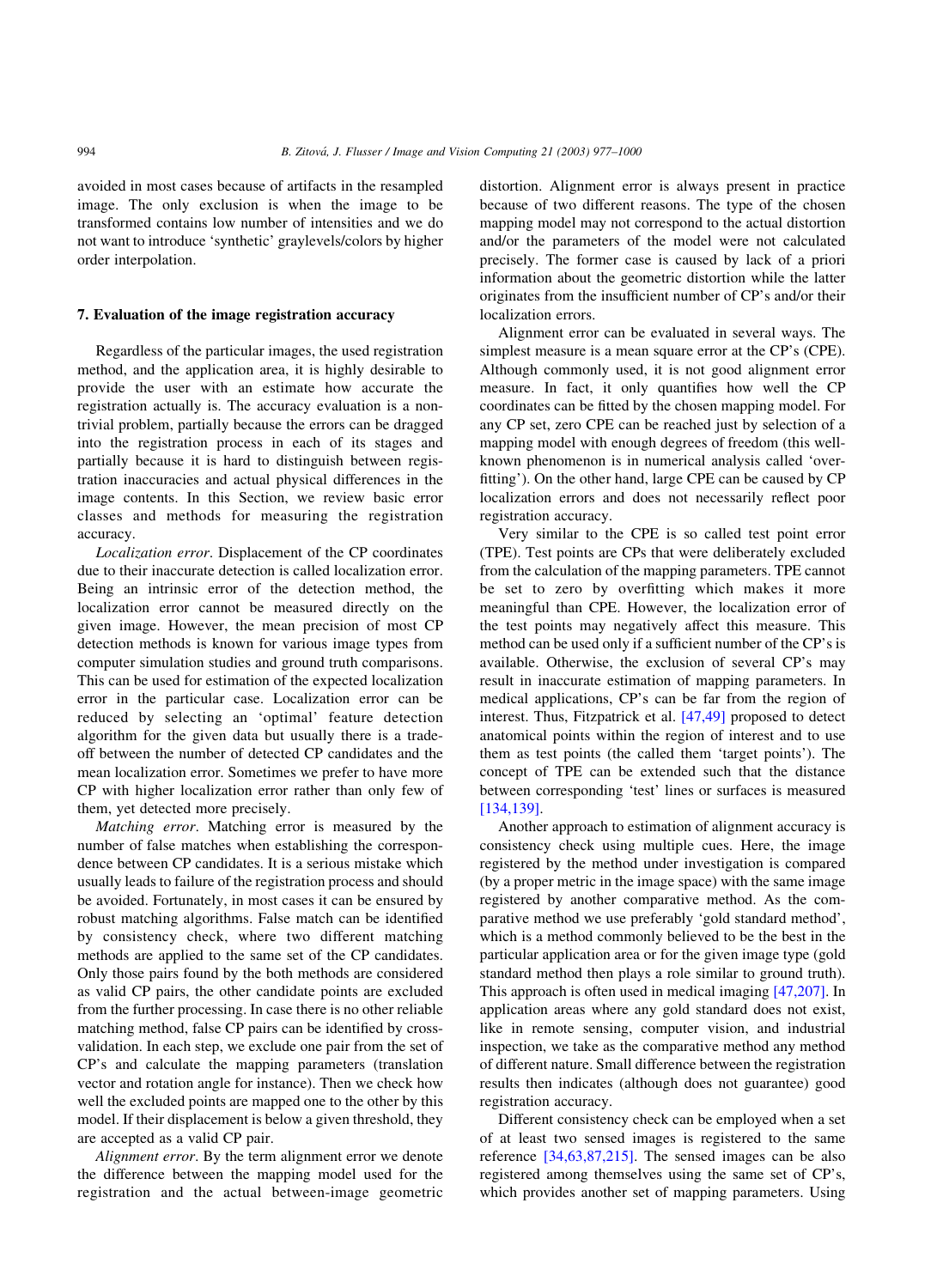<span id="page-18-0"></span>transitivity of mappings, we obtain for each sensed image two sets of mapping parameters, i.e. two registered images, which should be theoretically the same. The displacement of the test points can serve as a quality measure.

Finally, the oldest method of registration accuracy estimation—visual assessment by a domain expert—should be mentioned. It is still in use at least as a complement of the above mentioned objective error measures.

Estimation of accuracy of registration algorithms is an substantial part of registration process. Without quantitative evaluation, no registration method can be accepted for practical utilization. A lot of work has been done on validation of rigid-body registration (the most comprehensive case-study is probably the Vanderbilt University project [\[207\]](#page-23-0)) while validation of non-linear, local and elastic registration methods is still at the beginning.

## 8. Current trends and outlook for the future

Image registration is one of the most important tasks when integrating and analyzing information from various sources. It is a key stage in image fusion, change detection, super-resolution imaging, and in building image information systems, among others. This paper gives a survey of the classical and up-to-date registration methods, classifying them according to their nature as well as according to the four major registration steps. Although a lot of work has been done, automatic image registration still remains an open problem. Registration of images with complex nonlinear and local distortions, multimodal registration, and registration of N-D images (where  $N > 2$ ) belong to the most challenging tasks at this moment.

When registering images with non-linear, locally dependent geometric distortions, we are faced with two basic problems—how to match the CPs and what mapping functions to use for registration. While the second one can be solved at least on theoretical level by using appropriate radial basis functions, the first problem is generally unsolvable due to its nature. Since the between-image deformations can be arbitrary, we cannot use any automatic matching method. Another conceptual question here is how can we distinguish between image deformations and real changes of the scene.

In multimodal registration, MI technique has become a standard reference, mainly in medical imaging. However, being an area-based technique, the MI has principal limitations. To overcome them, some authors combined the MI with other, preferably feature-based, methods to gain higher robustness and reliability. To speed up the computation, they often employed pyramidal image representation along with fast optimization algorithms. Unfortunately, when the images have significant rotation and/or scaling differences, these methods either fail or become extremely time expensive. The future development on this field could pay more attention to the feature-based methods, where

appropriate invariant and modality-insensitive features can provide good platform for the registration. Besides, we trust that new application-specific methods utilizing particular sensor characteristics appear soon in remote sensing.

The major difficulty of N-D image registration resides in its computational complexity. Although the speed of computers has been growing, the need to decrease the computational time of methods persists. The complexity of methods as well as the size of data still grows (the higher resolution, higher dimensionality, larger size of scanned areas). Moreover, the demand for higher robustness and accuracy of the registration usually enforces solutions utilizing the iterations or backtracking, which also produces increase of computational complexity of the method.

In the future, the idea of an ultimate registration method, able to recognize the type of given task and to decide by itself about the most appropriate solution, can motivate the development of expert systems. They will be based on the combination of various approaches, looking for consensus of particular results.

# Acknowledgements

This work has been supported by the grant No. 102/01/P065 of the Grant Agency of the Czech Republic.

# References

- [1] S. Abdelsayed, D. Ionescu, D. Goodenough, Matching and registration method for remote sensing images, Proceedings of the International Geoscience and Remote Sensing Symposium IGARSS'95, Florence, Italy, 1995, pp. 1029–1031.
- [2] H.S. Alhichri, M. Kamel, Virtual circles: a new set of features for fast image registration, Pattern Recognition Letters 24 (2003) 1181–1190.
- [3] W.S.I. Ali, F.S. Cohen, Registering coronal histological 2-D sections of a rat brain with coronal sections of a 3-D brain atlas using geometric curve invariants and B-spline representation, IEEE Transactions on Medical Imaging 17 (1998) 957–966.
- [4] R.J. Althof, M.G.J. Wind, J.T. Dobbins, A rapid and automatic image registration algorithm with subpixel accuracy, IEEE Transactions on Medical Imaging 16 (1997) 308–316.
- [5] P.R. Andersen, M. Nielsen, Non-rigid registration by geometryconstrained diffusion, Medical Image Analysis 5 (2001) 81–88.
- [6] P.E. Anuta, Spatial registration of multispectral and multitemporal digital imagery using Fast Fourier Transform, IEEE Transactions on Geoscience Electronics 8 (1970) 353–368.
- [7] C.R. Appledorn, A new approach to the interpolation of sampled data, IEEE Transactions on Medical Imaging 15 (1996) 369–376.
- [8] N. Arad, N. Dyn, D. Reisfeld, Y. Yeshurun, Image warping by radial basis functions: application to facial expressions, CVGIP: Graphical Models and Image Processing 56 (1994) 161–172.
- [9] M.A. Audette, F.P. Ferrie, T.M. Peters, An algorithmic overview of surface registration techniques for medical imaging, Medical image Analysis 4 (2000) 201–217.
- [10] R. Bajcsy, S. Kovacic, Multiresolution elastic matching, Computer Vision, Graphics and Image Processing 46 (1989) 1–21.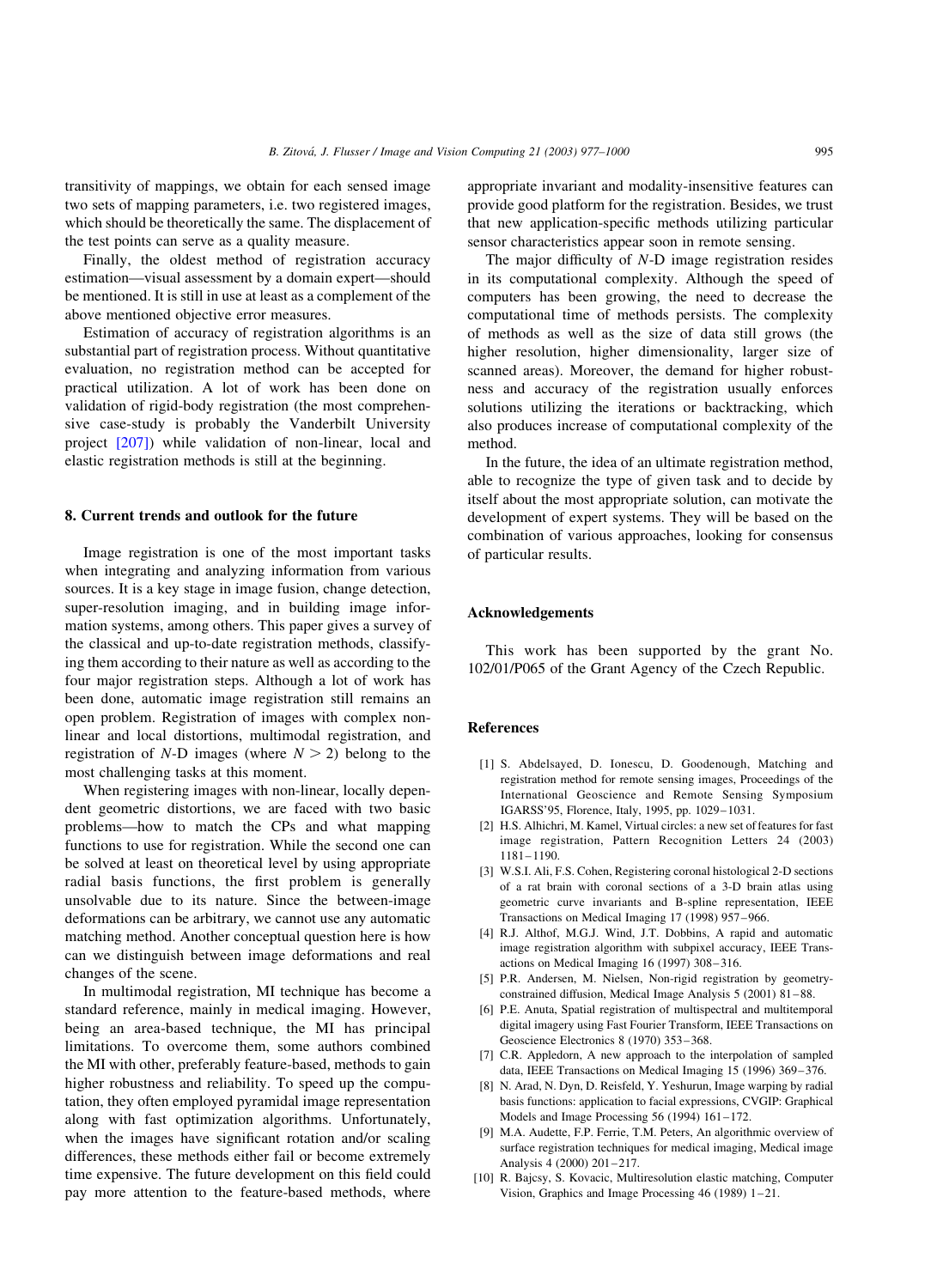- <span id="page-19-0"></span>[11] S. Banerjee, D.P. Mukherjee, D.D. Majumdar, Point landmarks for registration of CT and NMR images, Pattern Recognition Letters 16 (1995) 1033–1042.
- [12] D.I. Barnea, H.F. Silverman, A class of algorithms for fast digital image registration, IEEE Transactions on Computing 21 (1972) 179–186.
- [13] I. Barrodale, D. Skea, M. Berkley, R. Kuwahara, R. Poeckert, Warping digital images using thin plate splines, Pattern Recognition 26 (1993) 375–376.
- [14] H.G. Barrow, J.M. Tenenbaum, R.C. Bolles, H.C. Wolf., Parametric correspondence and chamfer matching: Two new techniques for image matching. Proceedings of the Fifth International Joint Conference on Artificial Intelligence, Cambridge, Massachusetts, 1977, pp. 659–663.
- [15] R.K. Beatson, G.N. Newsam, Fast evaluation of radial basis functions, Computers Mathematical Applications 24 (1992) 7–19.
- [16] Y. Bentoutou, N. Taleb, M. Chikr El Mezouar, M. Taleb, J. Jetto, An invariant approach for image registration in digital subtraction angiography, Pattern Recognition 35 (2002) 2853–2865.
- [17] R. Berthilsson, Affine correlation. Proceedings of the International Conference on Pattern Recognition ICPR'98, Brisbane, Australia, 1998, p. 1458–1461.
- [18] P.J. Besl, N.D. McKay, A method for registration of 3D shapes, IEEE Transactions on Pattern Analysis and Machine Intellinegce 14 (1992) 239–254.
- [19] S.S. Beuchemin, J.L. Barron, The computation of optical flow, ACM Computing Surveys 27 (1995) 433–467.
- [20] D. Bhattacharya, S. Sinha, Invariance of stereo images via theory of complex moments, Pattern Recognition 30 (1997) 1373–1386.
- [21] F.L. Bookstein, Principal warps: Thin-plate splines and the decomposition of deformations, IEEE Transactions on Pattern Analysis and Machine Intelligence 11 (1989) 567–585.
- [22] G. Borgefors, Hierarchical chamfer matching: a parametric edge matching algorithm, IEEE Transactions on Pattern Analysis and Machine Intelligence 10 (1988) 849–865.
- [23] R.N. Bracewell, The Fourier Transform and Its Applications, McGraw-Hill, New York, 1965.
- [24] P.A. Brivio, A.D. Ventura, A. Rampini, R. Schettini, Automatic selection of control points from shadow structures, International Journal of Remote Sensing 13 (1992) 1853–1860.
- [25] M. Bro-Nielsen, C. Gramkow, Fast fluid registration of medical images, In Proceedings Visualization in Biomedical Computing (VBC'96), 1131, Springer Lecture Notes in Computer Science, Hamburg, Germany, 1996, pp. 267–276.
- [26] L.G. Brown, A survey of image registration techniques, ACM Computing Surveys 24 (1992) 326–376.
- [27] S.C. Cain, M.M. Hayat, E.E. Armstrong, Projection-based image registration in the presence of fixed-pattern noise, IEEE Transactions on Image Processing 10 (2001) 1860–1872.
- [28] J. Canny, A computational approach to edge detection, IEEE Transactions on Pattern Analysis and Machine Intelligence 8 (1986) 679–698.
- [29] E.D. Castro, C. Morandi, Registration of translated and rotated images using finite Fourier transform, IEEE Transactions on Pattern Analysis and Machine Intelligence 9 (1987) 700–703.
- [30] S.H. Chang, F.H. Cheng, W.H. Hsu, G.Z. Wu, Fast algorithm for point pattern matching: Invariant to translations, rotations and scale changes, Pattern Recognition 30 (1997) 311–320.
- [31] Q. Chen, M. Defrise, F. Deconinck, Symmetric phase-only matched filtering of Fourier–Mellin transform for image registration and recognition, IEEE Transactions on Pattern Analysis and Machine Intellingence 16 (1994) 1156–1168.
- [32] F.H. Cheng, Point pattern matching algorithm invariant to geometrical transformation and distortion, Pattern Recognition Letters 17 (1996) 1429–1435.
- [33] J.K. Cheng, T.S. Huang, Image registration by matching relational structures, Pattern Recognition 17 (1984) 149–159.
- [34] A.V. Cideciyan, Registration of ocular fundus images, IEEE Engineering in Medicine and Biology 14 (1995) 52–58.
- [35] X. Dai, S. Khorram, A feature-based image registration algorithm using improved chain-code representation combined with invariant moments, IEEE Transactions on Geoscience and Remote Sensing 37 (1999) 2351–2362.
- [36] X. Dai, S. Khorram, Development of a feature-based approach to automated image registration for multitemporal and multisensor remotely sensed imagery, International Geoscience and Remote Sensing Symposium IGARSS'97, Singapore, 1997, pp. 243–245.
- [37] P. Dani, S. Chaudhuri, Automated assembling of images: Image montage preparation, Pattern Recognition 28 (1995) 431–445.
- [38] C. Davatzikos, J.L. Prince, R.N. Bryan, Image registration based on boundary mapping, IEEE Transactions on Medical Imaging 15 (1996) 112–115.
- [39] M.H. Davis, A. Khotanzad, D.P. Flaming, S.E. Harms, A physicsbased coordinate transformation for 3D image matching, IEEE Transactions on Medical Imaging 16 (1997) 317–328.
- [40] L. Ding, A. Goshtasby, M. Satter, Volume image registration by template matching, Image and Vision Computing 19 (2001) 821–832.
- [41] J.P. Djamdji, A. Bajaoui, R. Maniere, Geometrical registration of images: the multiresolution approach, Photogrammetric Engineering and Remote Sensing 53 (1993) 645–653.
- [42] N.A. Dodgson, Quadratic interpolation for image resampling, IEEE Transactions on Image Processing 6 (1997) 1322–1326.
- [43] L. Dreschler, H. Nagel, Volumetric model and 3-D trajectory of a moving car derived from monocular TV-frame sequence of a street scene, Proceedings of the Interantional Joint Conference on Artificial Intelligence, Vancouver, Canada, 1981, pp. 692–697.
- [44] J. Duchon, Interpolation des fonctions de deux variables suivant le principle de la flexion des plaques minces, RAIRO Analytical Numéricals 10 (1976) 5-12.
- [45] M. Ehlers, Region-based matching for image registration in remote sensing databases, Proceedings of the International Geoscience and Remote Sensing Symposium IGARSS'91, Espoo, Finland, 1991, pp. 2231–2234.
- [46] M. Ehlers, D.N. Fogel, High-precision geometric correction of airborne remote sensing revisited: the multiquadric interpolation, Proceedings of SPIE: Image and Signal Processing for Remote Sensing 2315 (1994) 814–824.
- [47] J.M. Fitzpatrik, Detection failure, assessing success, in: J.V. Hajnal, D.L.G. Hill, D.J. Hawkes (Eds.), Medical Image Registration, CRC Press, Baton Rouge, Florida, 2001, pp. 117–139.
- [48] J.M. Fitzpatrik, J.B. West, The distribution of target registration error in rigid-body point-based registration, IEEE Transactions on Medical Imaging 20 (2001) 917–927.
- [49] J.M. Fitzpatrik, J.B. West, C.R. Maurer Jr., Predicting error in rigidbody point-based registration, IEEE Trasnactions on Medical Imaging 17 (1998) 694–702.
- [50] J. Flusser, An adaptive method for image registration, Pattern Recognition 25 (1992) 45–54.
- [51] J. Flusser, Object matching by means of matching likelihood coefficients, Pattern Recognition Letters 16 (1995) 893–900.
- [52] J. Flusser, J. Boldys, B. Zitová, Moment forms invariant to rotation and blur in arbitrary number of dimensions, IEEE Transactions on Pattern Analysis and Machine Intelligence 25 (2003) 234–246.
- [53] J. Flusser, T. Suk, Pattern recognition by affine moment invariants, Pattern Recognition 26 (1993) 167–174.
- [54] J. Flusser, T. Suk, A moment-based approach to registration of images with affine geometric distortion, IEEE Transactions on Geoscience and Remote Sensing 32 (1994) 382–387.
- [55] J. Flusser, T. Suk, Degraded image analysis: an invariant approach, IEEE Transactions on Pattern Analysis and Machine Intelligence 20 (1998) 590–603.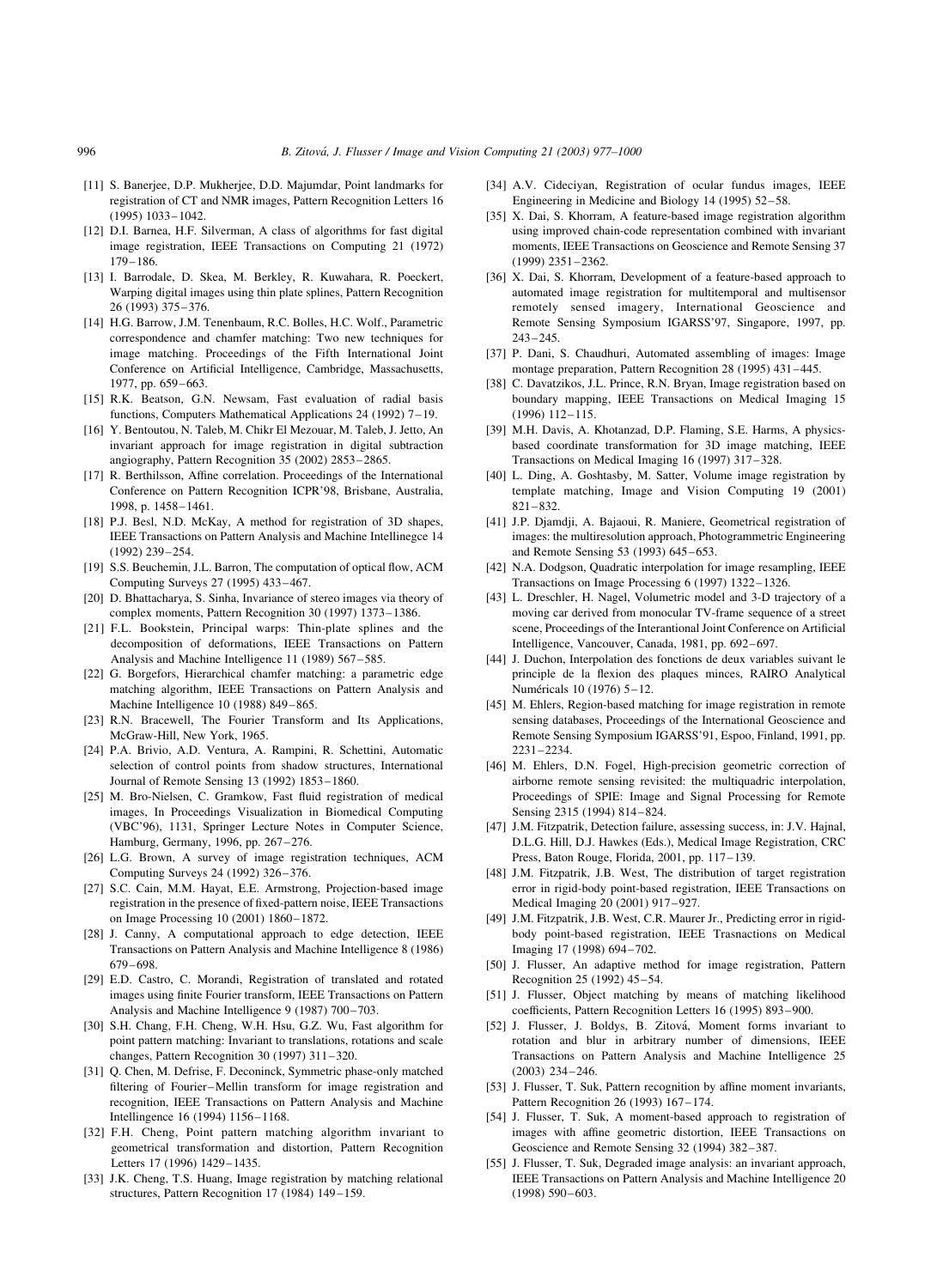- <span id="page-20-0"></span>[56] J. Flusser, B. Zitová, Combined invariants to linear filtering and rotation, International Journal of Pattern Recognition and Artificial Intelligence 13 (1999) 1123–1136.
- [57] D.N. Fogel, Image rectification with radial basis functions: Application to RS/GIS data integration, Proceedings of the Thirrd International Conference on Integrating GIS and Environmental Modelling, CD-ROM, Santa Fe, New Mexico, 1996, 19 pp.
- [58] L.M.G. Fonseca, M.H.M. Costa, Automatic registration of satellite images, Proceedings of the Brazilian Symposium on Computer Graphic and Image Processing, Brazil, 1997, pp. 219–226.
- [59] L.M.G. Fonseca, B.S. Manjunath, Registration techniques for multisensor remotely sensed imagery, Photogrammetric Engineering and Remote Sensing 62 (1996) 1049–1056.
- [60] M. Fornefett, K. Rohr, H.S. Stiehl, Radial basis functions with compact support for elastic registration of medical images, Image and Vision Computing 19 (2001) 87–96.
- [61] H. Foroosh, J.B. Zerubia, M. Berthod, Extension of phase correlation to subpixel registration, IEEE Transactions on Image Processing 11 (2002) 188–200.
- [62] W. Förstner, E. Gülch, A fast operator for detection and precise location of distinct points, corners and centers of circular features, Proceedings of the ISPRS Workshop on Fast Processing of Photogrammetric Data, Interlaken, Switzerland, 1986, pp. 281–305.
- [63] P.A. Freeborough, R.P. Woods, N.C. Fox, Accurate registration of serial 3D MR brain images and its application to visualizing change in neurodegenerative disorders, Journal of Computer Assisted Tomography 20 (1996) 1012–1022.
- [64] B.K. Ghaffary, A.A. Sawchuk, A survey of new techniques for image registration and mapping, Proceedings of the SPIE: Applications of Digital Image Processing 432 (1983) 222–239.
- [65] A. Goshtasby, Description and discrimination of planar shapes using shape matrices, IEEE Transactions on Pattern Analysis and Machine Intelligence 7 (1985) 738–743.
- [66] A. Goshtasby, Template matching in rotated images, IEEE Transactions on Pattern Analysis and Machine Intelligence 7 (1985) 338–344.
- [67] A. Goshtasby, Piecewise linear mapping functions for image registration, Pattern Recognition 19 (1986) 459–466.
- [68] A. Goshtasby, Piecewise cubic mapping functions for image registration, Pattern Recognition 20 (1987) 525–533.
- [69] A. Goshtasby, Image registration by local approximation methods, Image and Vision Computing 6 (1988) 255–261.
- [70] A. Goshtasby, Registration of images with geometric distortions, IEEE Transactions on Geoscience and Remote Sensing 26 (1988) 60–64.
- [71] A. Goshtasby, G.C. Stockman, Point pattern matching using convex hull edges, IEEE Transactions on Systems, Man and Cybernetics 15 (1985) 631–637.
- [72] A. Goshtasby, G.C. Stockman, C.V. Page, A region-based approach to digital image registration with subpixel accuracy, IEEE Transactions on Geoscience and Remote Sensing 24 (1986) 390–399.
- [73] V. Govindu, C. Shekhar, Alignment using distributions of local geometric properties, IEEE Transactions on Pattern Analysis and Machine Intelligence 21 (1999) 1031–1043.
- [74] V. Govindu, C. Shekhar, R. Chellapa, Using geometric properties for correspondence-less image alignment, Proceedings of the International Conference on Pattern Recognition ICPR'98, Brisbane, Australia, 1998, pp. 37–41.
- [75] L. Greengard, V. Rokhlin, A fast algorithm for particle simulations, Journal of Computers and Physics 73 (1987) 325–348.
- [76] G.J. Grevera, J.K. Udupa, An objective comparison of 3D image interpolation methods, IEEE Transactions an Medical Imaging 17 (1998) 642–652.
- [77] P.M. Griffin, C. Alexopoulos, Point pattern matching using centroid bounding, IEEE Transactions on Systems, Man and Cybernetics 19 (1989) 1274–1276.
- [78] W.E.L. Grimson, A computational theory of visual surface interpolation, Philosphical Transactions of the Royal Society of London, B 298 (1982) 395–427.
- [79] S. Growe, R. Tonjes, A knowledge based approach to automatic image registration, Proceedings of the IEEE International Conference on Image Processing ICIP'97, Santa Barbara, California, 1997, pp. 228–231.
- [80] E. Guest, E. Berry, R.A. Baldock, M. Fidrich, M.A. Smith, Robust point correspondence applied to two- and three-dimensional image registration, IEEE Transaction on Pattern Analysis and Machine Intelligence 23 (2001) 165–179.
- [81] E. Gülch, Results of test on image matching of ISPRS WG, ISPRS Journal of Photogrammetry and Remote Sensing 46 (1991)  $1 - 18$
- [82] J.V. Hajnal, D.L.G. Hill, D.J. Hawkes, Medical Image Registration, CRC Press, Baton Rouge, Florida, 2001, ISBN 0-8493-0064-9.
- [83] H. Hanaizumi, S. Fujimura, An automated method for registration of satellite remote sensing images, Proceedings of the International Geoscience and Remote Sensing Symposium IGARSS'93, Tokyo, Japan, 1993, pp. 1348–1350.
- [84] R.L. Harder, R.N. Desmarais, Interpolation using surface splines, Journal of Aircraft 9 (1972) 189–191.
- [85] P. Hellier, C. Barillot, Coupling dense and landmark-based approaches for non rigid registration, IRISA research report, PI 1368:30, France, 2000.
- [86] D.L.G. Hill, P.G. Batchelor, M. Holden, D.J. Hawkes, Medical image registration, Physics in Medicine and Biology 46 (2001)  $R1 - R45.$
- [87] M. Holden, D.L.G. Hill, E.R.E. Denton, J.M. Jarosz, T.C.S. Cox, T. Rohlfing, J. Goodey, D.J. Hawkes, Voxel similarity measures for 3d serial mr brain image registration, IEEE Transactions on Medical Imaging 19 (2000) 94–102.
- [88] M. Holm, Towards automatic rectification of satellite images using feature based matching, Proceedings of the International Geoscience and Remote Sensing Symposium IGARSS'91, Espoo, Finland, 1991, pp. 2439–2442.
- [89] H.S. Hou, H.C. Andrews, Cubic splines for image interpolation and digital filtering, IEEE Transactions on Acoustic, Speech and Signal Processing 26 (1978) 508–517.
- [90] J.W. Hsieh, H.Y.M. Liao, K.C. Fan, M.T. Ko, A fast algorithm for image registration without predetermining correspondence, Proceedings of the International Conference on Pattern Recognition ICPR'96, Vienna, Austria, 1996, pp. 765–769.
- [91] J.W. Hsieh, H.Y.M. Liao, K.C. Fan, M.T. Ko, Y.P. Hung, Image registration using a new edge-based approach, Computer Vision and Image Understanding 67 (1997) 112–130.
- [92] Y.C. Hsieh, D.M. McKeown, F.P. Perlant, Performance evaluation of scene registration and stereo matching for cartographic feature extraction, IEEE Transactions on Pattern Analysis and Machine Intelligence 14 (1992) 214–237.
- [93] M.K. Hu, Visual pattern recognition by moment invariants, IRE Transactions on Information Theory 8 (1962) 179–187.
- [94] R.B. Huseby, O.M. Halck, R. Solberg, A model-based approach for geometrical correction of optical satellite images, Proceedings of the International Geoscience Remote Sensing Symposium IGARSS'99, Hamburg, Germany, 1999, pp. 330–332.
- [95] D.P. Huttenlocher, G.A. Klanderman, W.J. Rucklidge, Comparing images using the Hausdorff distance, IEEE Transactions on Pattern Analysis and Machine Intellinence 15 (1993) 850–863.
- [96] Numerical Recipes in C, The art of scientific computing, [http://www.](http://www.nr.com) [nr.com](http://www.nr.com).
- [97] M. Jenkinson, S. Smith, A global optimisation method for robust affine registration of brain images, Medical Image Analysis 5 (2001) 143–156.
- [98] S. Kaneko, I. Murase, S. Igarashi, Robust image registration by increment sign correlation, Pattern Recognition 35 (2002) 2223–2234.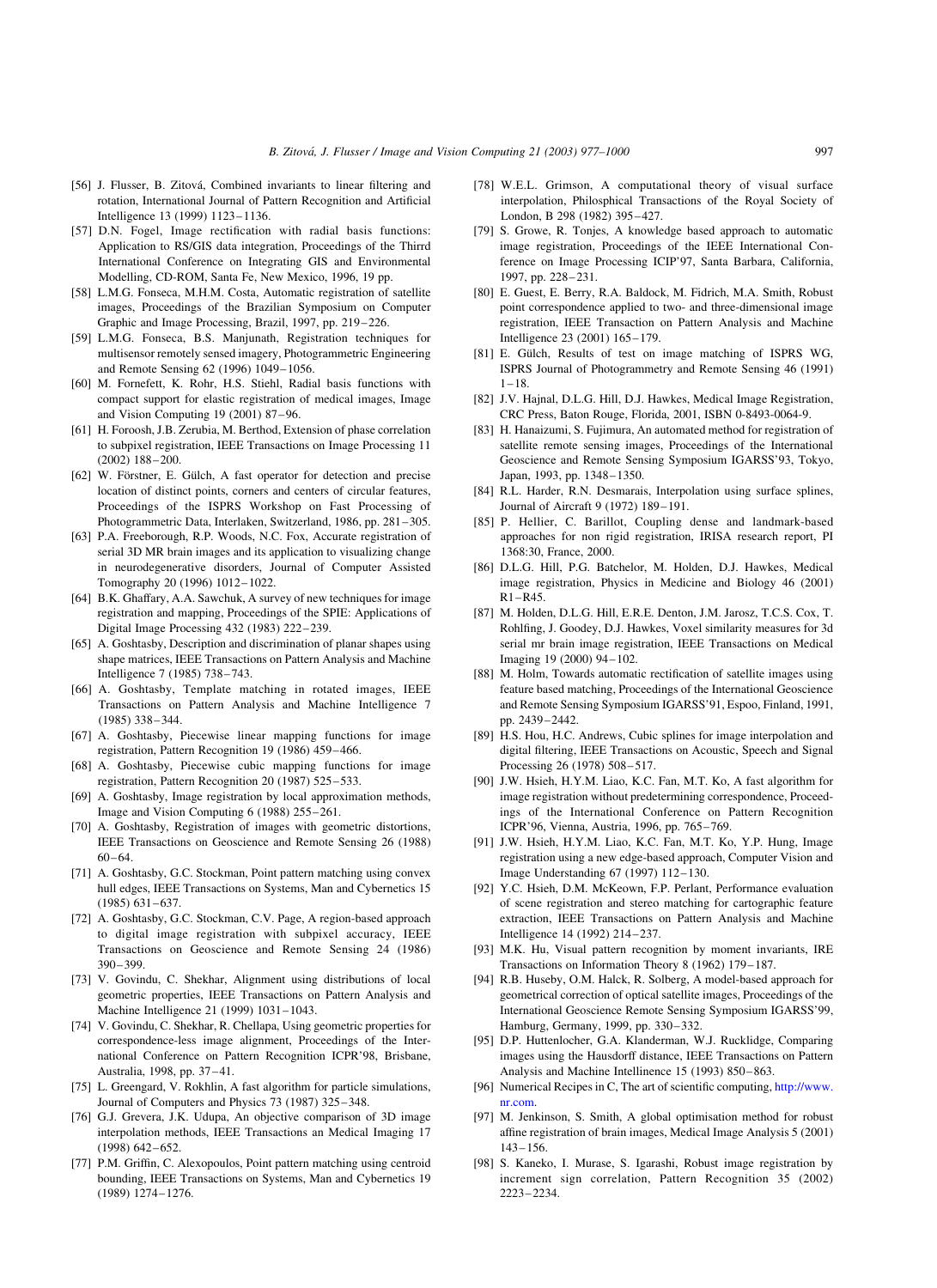- [99] S. Kaneko, Y. Satoh, S. Igarashi, Using selective correlation coefficient for robust image registration, Pattern Recognition 36 (2003) 1165–1173.
- [100] R.G. Keys, Cubic convolution interpolation for digital image processing, IEEE Transactions on Acoustics, Speech and Signal Processing 29 (1981) 1153–1160.
- [101] L. Kitchen, A. Rosenfeld, Grav-level corner detection, Pattern Recognition Letters 1 (1982) 95–102.
- [102] R. Kumar, H.S. Sawhney, J.C. Asmuth, A. Pope, S. Hsu, Registration of video to geo-referenced imagery, Proceedings of the International Conference on Pattern Recognition ICPR'98, Brisbane, Australia, 1998, pp. 1393–1399.
- [103] J. Kybic, P. Thévenaz, M. Unser, Multiresolution spline warping for EPI registration, Proceedings of the SPIE: Mathematical Imaging-Wavelet Applications in Signal and Image Processing, Denver, Colorado, 1999, pp. 571–579.
- [104] D. Lavine, B. Lambird, L. Kanal, Recognition of spatial point patterns, Pattern Recognition 16 (1983) 289–295.
- [105] J. le Moigne, Parallel registratin of multi-sensor remotely sensed imagery using wavelet coefficients, Proceedings of the SPIE: Wavelet Applications, Orlando, Florida, 2242, 1994, pp. 432–443.
- [106] J. le Moigne, First evaluation of automatic image registration methods, Proceedings of the International Geoscience and Remote Sensing Symposium IGARSS'98, Seattle, Washington, 1998, pp. 315–317.
- [107] T.M. Lehmann, A two stage algorithm for model-based registration of medical images, Proceedings of the Interantional Conference on Pattern Recognition ICPR'98, Brisbane, Australia, 1998, pp. 344– 352.
- [108] T.M. Lehmann, C. Gönner, K. Spitzer, Addendum: B-spline interpolation in medical image processing, IEEE Transaction on Medical Imaging 20 (2001) 660–665.
- [109] T.M. Lehmann, C. Gonner, K. Spitzer, Survey: interpolation methods in medical image processing, IEEE Transactions on Medical Imaging 18 (1999) 1049–1075.
- [110] H. Lester, S.R. Arridge, Summarising fluid registration by thin-plate spline warps with many landmarks, In Proceedings of Medical Image Understanding and Analysis (MIUA97), Oxford, 1997.
- [111] H. Lester, S.R. Arridge, A survey of hierarchical non-linear medical image registration, Pattern Recognition 32 (1999) 129–149.
- [112] H. Li, B.S. Manjunath, S.K. Mitra, A contour-based approach to multisensor image registration, IEEE Transactions on Image Processing 4 (1995) 320–334.
- [113] S.Z. Li, Matching: Invariant to translations, rotations and scale changes, Pattern Recognition 25 (1992) 583–594.
- [114] S.Z. Li, J. Kittler, M. Petrou, Matching and recognition of road networks from aerial images, Proceedings of the Second European Conference on Computer Vision ECCV'92, St Margherita, Italy, 1992, pp. 857–861.
- [115] B. Likar, F. Pernus, Automatic extraction of corresponding points for the registration of medical images, Medical Physics 26 (1999) 1678–1686.
- [116] B. Likar, F. Pernus, A hierarchical approach to elastic registration based on mutual information, Image and Vision Computing 19 (2001) 33–44.
- [117] J.A. Little, D.L.G. Hill, D.J. Hawkes, Deformations incorporating rigid structures, Computer Vision and Image Understanding 66 (1997) 223–232.
- [118] J. Liu, B.C. Vemuri, J.L. Marroquin, Local frequency representations for robust multimodal image registration, IEEE Transactions on Medical Imaging 21 (2002) 462–469.
- [119] L. Lucchese, G. Doretto, G.M. Cortelazzo, A frequency domain technique for range data registration, IEEE Transactions on Pattern Analysis and Machine Intelligence 24 (2002) 1468–1484.
- [120] F. Maes, A. Collignon, D. Vandermeulen, G. Marchal, P. Suetens, Multimodality image registration by maximization of mutual

information, IEEE Transactions on Medical Imaging 16 (1997) 187–198.

- [121] J.B.A. Maintz, P.A. van den Elsen, M.A. Viergever, Comparison of edge-based and ridge-based registration of CT and MR brain images, Medical Image Analysis 1 (1996) 151–161.
- [122] J.B.A. Maintz, P.A. van den Elsen, M.A. Viergever, Evaluation on ridge seeking operators for multimodality medical image matching, IEEE Transactions on Pattern Analysis and Machine Intelligence 18 (1996) 353–365.
- [123] J.B.A. Maintz, M.A. Viergever, A survey of medical image registration, Medical Image Analysis 2 (1998) 1–36.
- [124] H. Maitre, Y. Wu, Improving dynamic programming to solve image registration, Pattern Recognition 20 (1987) 443–462.
- [125] B.S. Manjunath, C. Shekhar, R. Chellapa, A new approach to image feature detection with applications, Pattern Recognition 29 (1996) 627–640.
- [126] D. Marr, E. Hildreth, Theory of edge detection, Proceedings of the Royal Society of London, B 207 (1980) 187–217.
- [127] J. Matas, Š. Obdržálek, O. Chum, Local affine frames for widebaseline stereo, in: R. Kasturi, D. Laurendeau, C. Suen (Eds.), 16th International Conference on Pattern Recognition ICPR 2002, vol. 4, 2002, pp. 363–366.
- [128] G. Medioni, R. Nevatia, Matching images using linear features, IEEE Transactions on Pattern Analysis and Machine Intellingence 6 (1984) 675–685.
- [129] E.H.W. Meijering, K.J. Zuiderveld, M.A. Viergever, Image reconstruction by convolution with symmetrical piecewise nthorder polynomial kernels, IEEE Transactions on Image Processing 8 (1999) 192–201.
- [130] R.S. Mitra, N.N. Murthy, Elastic maximal matching, Pattern Recognition 24 (1991) 747–753.
- [131] P. Montesinos, V. Gouet, R. Deriche, D. Pelé, Matching color uncalibrated images using differential invariants, Image and Vision Computing 18 (2000) 659–671.
- [132] S. Moss, E.R. Hancock, Multiple line-template matching with EM algorithm, Pattern Recognition Letters 18 (1997) 1283–1292.
- [133] F. Murtagh, A feature based  $O(N^2)$  approach to point pattern matching, Proceedings of the Internatinal Confernce on Pattern Recognition ICPR'92, Hague, The Netherlands, 1992, pp. 174– 177.
- [134] S.J. Nelson, M.R. Day, P. Buffone, L.L. Wald, T.F. Budinger, R. Hawkins, W. Dillon, S. Huhn, M. Prados, S. Chang, D.B. Vigneron, Alignment of volume mri and high resolution f-18 flurodeoxyglucose pet images for evaluation of patients with brain tumors, Journal of Computed Assisted Tomography 21 (1997) 183–191.
- [135] A. Noble, Finding corners, Image and Vision Computing 6 (1988) 121–128.
- [136] H. Ogawa, Labeled point pattern matching by fuzzy relaxation, Pattern Recognition 17 (1984) 569–573.
- [137] N.R. Pal, S.K. Pal, A review on image segmentation techniques, Pattern Recognition 26 (1993) 1277–1294.
- [138] J.A. Parker, R.V. Kenyon, D.E. Troxel, Comparison of interpolating methods for image resampling, IEEE Transactions on Medical Imaging 2 (1983) 31–39.
- [139] E.I. Parsai, K.M. Ayyangar, R.R. Dobelbower, J.A. Siegel, Clinical fusion of three-dimensional images using bremsstrahlung spect and ct, Journal of Nuclear Medicine 38 (1997) 319–324.
- [140] W. Peckar, C. Schnorr, K. Rohr, H.S. Stiehl, Two step parameterfree elastic image registration with prescribed point displacements, Journal of Mathematical Imaging and Vision 10 (1999) 143–162.
- [141] T. Peli, An algorithm for recognition and localization of rotated and scaled objects, Proceedings of the IEEE 69 (1981) 483–485.
- [142] G.P. Penney, J. Weese, J.A. Little, P. Desmedt, D.L.G. Hill, D.J. Hawkes, A comparison of similarity measures for use in 2D–3D medical image registration, IEEE Transactions on Medical Imaging 17 (1998) 586–595.

<span id="page-21-0"></span>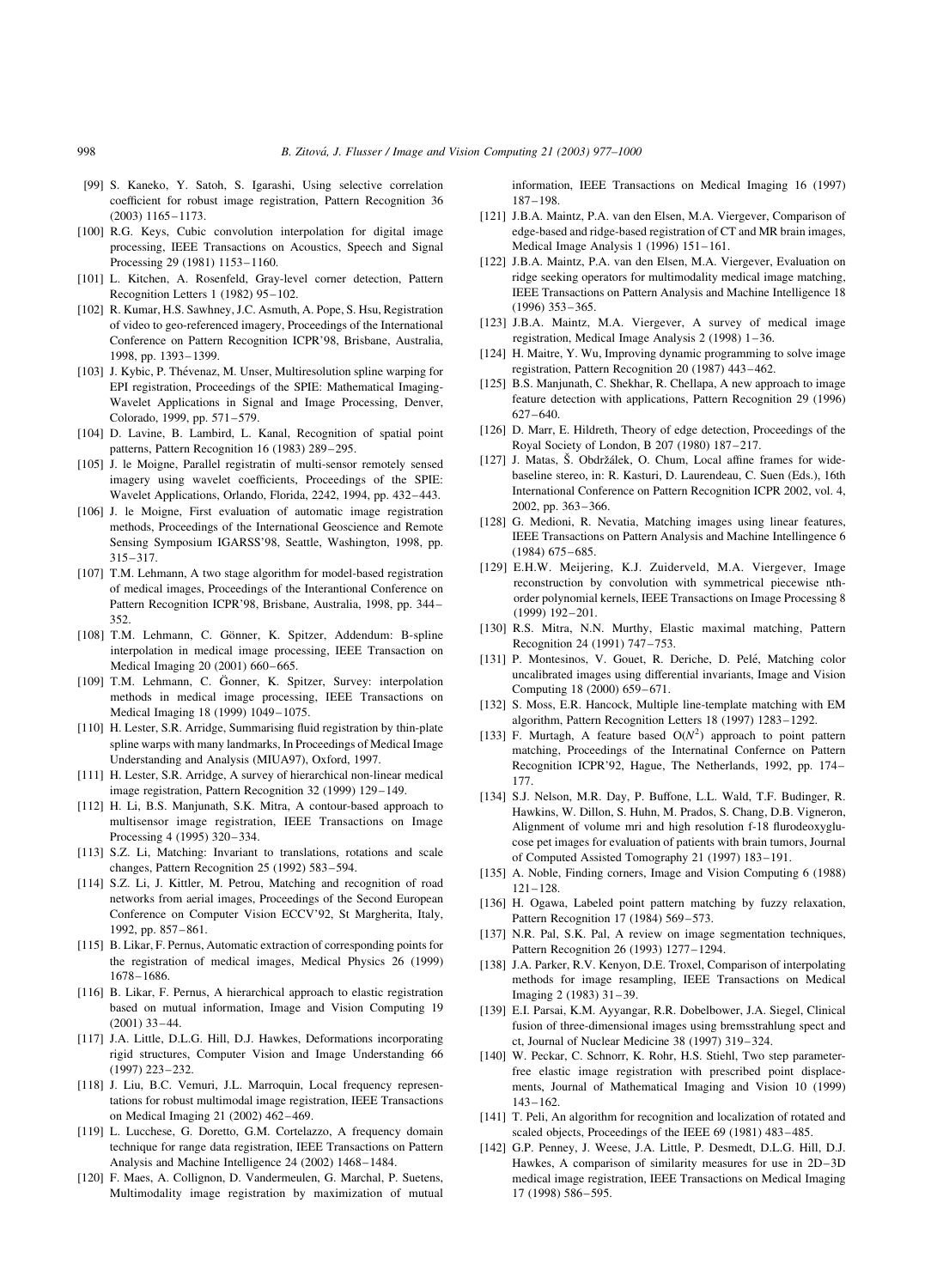- <span id="page-22-0"></span>[143] J.P.W. Pluim, J.B.A. Maintz, M.A. Viergever, Mutual information matching in multiresolution contexts, Image and Vision Computing 19 (2001) 45–52.
- [144] M.J.D. Powell, Tabulation of thin plate splines on a very fine twodimensional grid, Numerical Analysis Report of University of Cambridge, DAMTP/1992/NA2, Cambridge, UK, 1992.
- [145] W.K. Pratt, Correlation techniques of image registration, IEEE Transactions on Aerospace and Electronic Systems 10 (1974) 353–358.
- [146] W.K. Pratt, Digital Image Processing, 2nd ed., Wiley, New York, 1991.
- [147] K.E. Price, Relaxation matching techniques—a comparison, IEEE Transactions on Pattern Analysis and Machine Intellingence 7 (1985) 617–623.
- [148] S. Ranade, A. Rosenfeld, Point pattern matching by relaxation, Pattern Recognition 12 (1980) 269–275.
- [149] A. Rangarajan, H. Chui, J.S. Duncan, Rigid point feature registration using mutual information, Medical Image Analysis 4 (1999) 1–17.
- [150] B.S. Reddy, B.N. Chatterji, An FFT-based technique for translation, rotation and scale-invariant image registration, IEEE Transactions on Image Processing 5 (1996) 1266–1271.
- [151] B. Rezaie, M.D. Srinath, Algorithms for fast image registration, IEEE Transactions on Aerospace and Electronic Systems 20 (1984) 716–728.
- [152] N. Ritter, R. Owens, J. Cooper, R.H. Eikelboom, P.P. van Saarloos, Registration of stereo and temporal images of the retina, IEEE Transactions on Medical Imaging 18 (1999) 404–418.
- [153] A. Roche, G. Malandain, N. Ayache, Unifying maximum likelihood approaches in medical image registration, International Journal of Imaging Systems and Technology 11 (2000) 71–80.
- [154] A. Roche, G. Malandain, X. Pennec, N. Ayache, The correlation ratio as a new similarity measure for multimodal image registration, Proceedings of the First International Conference on Medical Image Computing and Computer-Assisted Intervention (MICCAI'98), Lecture Notes in Computer Science, Cambridge, USA, vol. 1496, 1998, pp. 1115–1124.
- [155] K. Rohr, Localization properties of direct corner detectors, Journal of Mathematical Imaging and Vision 4 (1994) 139–150.
- [156] K. Rohr, Landmark-Based Image Analysis: Using Geometric and Intensity Models, Computational Imaging and Vision Series, vol. 21, Kluwer Academic Publishers, Dordrecht, 2001.
- [157] K. Rohr, H.S. Stiehl, T.M. Buzug, J. Weese, M.H. Kuhn, Landmarkbased elastic registration using approximating thin-plate splines, IEEE Transactions on Medical Imaging 20 (2001) 526–534.
- [158] K. Rohr, H.S. Stiehl, R. Sprengel, W. Beil, T.M. Buzug, J. Wees, M.H. Kuhn, Point based elastic registration of medical image data using approximating thin-plate splines, Proceedings of the Visualization in Biomedical Computing VBC'96, Hamburg, Germany, 1996, pp. 297–306.
- [159] K. Rohr, H.S. Stiehl, R. Sprengel, W. Beil, T.M. Buzug, J. Weese, M.H. Kuhn, Nonrigid registration of medical images based on anatomical point landmarks and approximating thin-plate splines, Proceedings of the Aacheren Workshop: Bildverarbeiterung für die Medizin, Aachen, Germany, 1996, pp. 41–46.
- [160] A. Rosenfeld, G.J. Vanderbrug, Coarse-fine template matching, IEEE Transactions on Systems, Man and Cybernetics 7 (1977) 104–107.
- [161] M. Roux, Automatic registration of SPOT images and digitized maps, Proceedings of the IEEE International Conference on Image Processing ICIP'96, Lausanne, Switzerland, 1996, pp. 625–628.
- [162] D. Rueckert, C. Hayes, C. Studholme, P. Summers, M. Leach, D.J. Hawkes, Non-rigid registration of breast MR images using mutual information, Proceedings of the Medical Image Computing and Computer-Assisted Intervention MICCAI'98, Cambridge, Massachusetts, 1998, pp. 1144–1152.
- [163] J. Sato, R. Cipolla, Image registration using multi-scale texture moments, Image and Vision Computing 13 (1995) 341–353.
- [164] H.S. Sawhney, R. Kumar, True multi-image alignment and its applications to mosaicing and lens distortion correction, IEEE Transactions on Pattern Analysis and Machine Intellingece 21 (1999) 235–243.
- [165] M. Sester, H. Hild, D. Fritsch, Definition of ground control features for image registration using GIS data, Proceedings of the Symposium on Object Recognition and Scene Classification from Multispectral and Multisensor Pixels, CD-ROM, Columbus, Ohio, 1998, 7 pp.
- [166] R.K. Sharma, M. Pavel, Multisensor image registration, Proceedings of the Society for Information Display XXVIII (1997) 951–954.
- [167] C. Shekhar, V. Govindu, R. Chellapa, Multisensor image registration by feature consensus, Pattern Recognition 32 (1999) 39–52.
- [168] D. Shin, J.K. Pollard, J.P. Muller, Accurate geometric correction of ATSR images, IEEE Transactions on Geoscience and Remote Sensing 35 (1997) 997–1006.
- [169] Y. Shinagawa, T.L. Kunii, Unconstrained automatic image matching using multiresolutional critical-point filters, IEEE Transactions on Pattern Analysis and Machine Intelligence 20 (1998) 994–1010.
- [170] A. Simper, Correcting general band-to-band misregistrations, Proceedings of the IEEE International Conference on Image Processing ICIP'96, Lausanne, Switzerland, 1996, 2, pp. 597–600.
- [171] D. Skea, I. Barrodale, R. Kuwahara, R. Poeckert, A control point matching algorithm, Pattern Recognition 26 (1993) 269–276.
- [172] S.M. Smith, SUSAN low level image processing, [http://www.fmrib.](http://www.fmrib.ox.ac.uk/~spacesteve/susan) [ox.ac.uk/~spacesteve/susan](http://www.fmrib.ox.ac.uk/~spacesteve/susan).
- [173] S.M. Smith, J.M. Brady, SUSAN-a new approach to low level image processing, International Journal of Computer Vision 23 (1997) 45–78.
- [174] J.P.P. Starink, E. Baker, Finding point correspondence using simulated annealing, Pattern Recognition 28 (1995) 231–240.
- [175] G. Stockman, S. Kopstein, S. Benett, Matching images to models for registration and object detection via clustering, IEEE Transactions on Pattern Analysis and Machine Intelligence 4 (1982) 229–241.
- [176] H.S. Stone, J. le Moigne, M. McGuire, The translation sensitivity of wavelet-based registration, IEEE Transactions on Pattern Analysis and Machine Intelligence 21 (1999) 1074–1081.
- [177] C. Studholme, D.L.G. Hill, D.J. Hawkes, An overlap invariant entropy measure of 3D medical image alignment, Pattern Recognition 32 (1999) 71–86.
- [178] T. Suk, J. Flusser, Vertex-based features for recognition of projectively deformed polygons, Pattern Recognition 29 (1996) 361–367.
- [179] T. Suk, J. Flusser, Point-based projective invariants, Pattern Recognition 33 (2000) 251–261.
- [180] A. Taza, C.Y. Suen, Description of planar shapes using shape matrices, IEEE Transactions on Systems, Man, and Cybernetics 19 (1989) 1281–1289.
- [181] O. Thepaut, K. Kpalma, J. Ronsin, Automatic registration of ERS and SPOT multisensor images in a data fusion context, Forest Ecology and Management 128 (2000) 93–100.
- [182] P. Thévenaz, T. Blu, M. Unser, Image interpolation and resampling, Handbook of Medical Image Processing, Academic Press, New York, 2003, in press.
- [183] P. Thévenaz, T. Blu, M. Unser, Interpolation revisited, IEEE Transactions on Medical Imaging 19 (2000) 739–758.
- [184] P. Thévenaz, U.E. Ruttimann, M. Unser, A pyramidal approach to subpixel registration based on intensity, IEEE Transactions on Image Processing 7 (1998) 27–41.
- [185] P. Thévenaz, U.E. Ruttimann, M. Unser, Iterative multiscale registration without landmarks, Proceedings of the IEEE International Confernece on Image Processing ICIP'95, Washington DC, 1995, pp. 228–231.
- [186] P. Thévenaz, M. Unser, An efficient mutual information optimizer for multiresolution image registration, Proceedings of the IEEE International Conference on Image Processing ICIP'98, Chicago, IL, 1998, pp. 833–837.